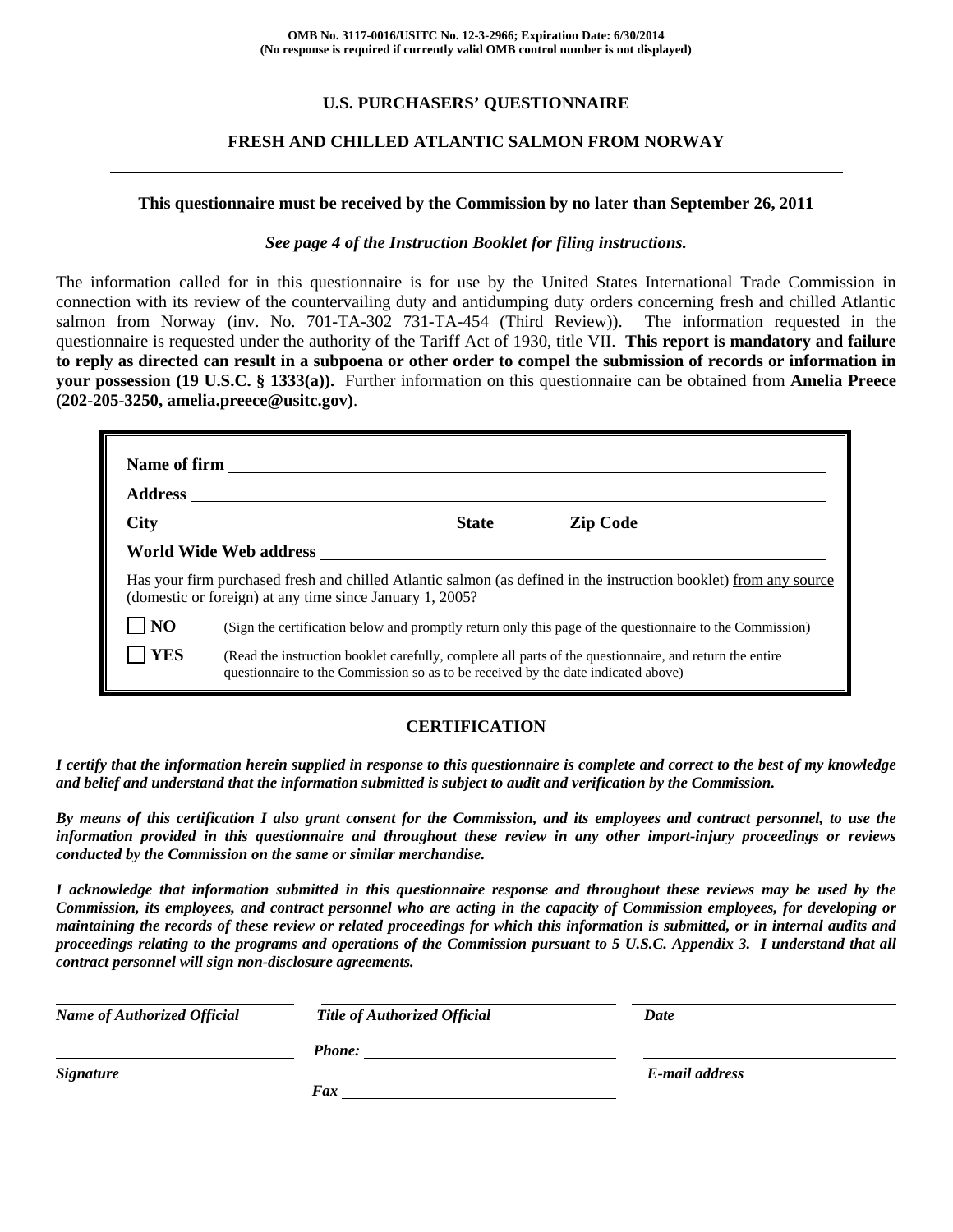#### **PART I.—GENERAL INFORMATION**

l

The questions in this questionnaire have been reviewed with market participants to ensure that issues of concern are adequately addressed and that data requests are sufficient, meaningful, and as limited as possible. Public reporting burden for this questionnaire is estimated to average 40 hours per response, including the time for reviewing instructions, searching existing data sources, gathering the data needed, and completing and reviewing the questionnaire. Send comments regarding the accuracy of this burden estimate or any other aspect of this collection of information, including suggestions for reducing the burden, to the Office of Investigations, U.S. International Trade Commission, 500 E Street, SW, Washington, DC 20436.

I-1a. **OMB statistics.--**Please report the actual number of hours required and the cost to your firm of preparing the reply to this questionnaire and completing the form.

hours dollars

- I-1b. **OMB feedback.--**We are interested in any comments you may have for improving this questionnaire in general or the clarity of specific questions. Please attach such comments to your response or send them to the above address.
- I-2. **Establishments covered.--**Provide the name and address of establishment(s) covered by this questionnaire (see page 3 of the instruction booklet for reporting guidelines). If your firm is publicly traded, please specify the stock exchange and trading symbol.
- I-3. **Ownership.--**Is your firm owned, in whole or in part, by any other firm?  $\Box$  No  $\Box$  Yes--List the following information. Firm name Address Extent of ownership l l I-4. **Related SUBJECT importers/exporters.--**Does your firm have any related firms, either domestic or foreign, that are engaged in importing fresh and chilled Atlantic salmon from Norway into the United States or that are engaged in exporting fresh and chilled Atlantic salmon from Norway to the United States?  $\Box$  No  $\Box$  Yes--List the following information. Firm name Address Address Address Affiliation l l l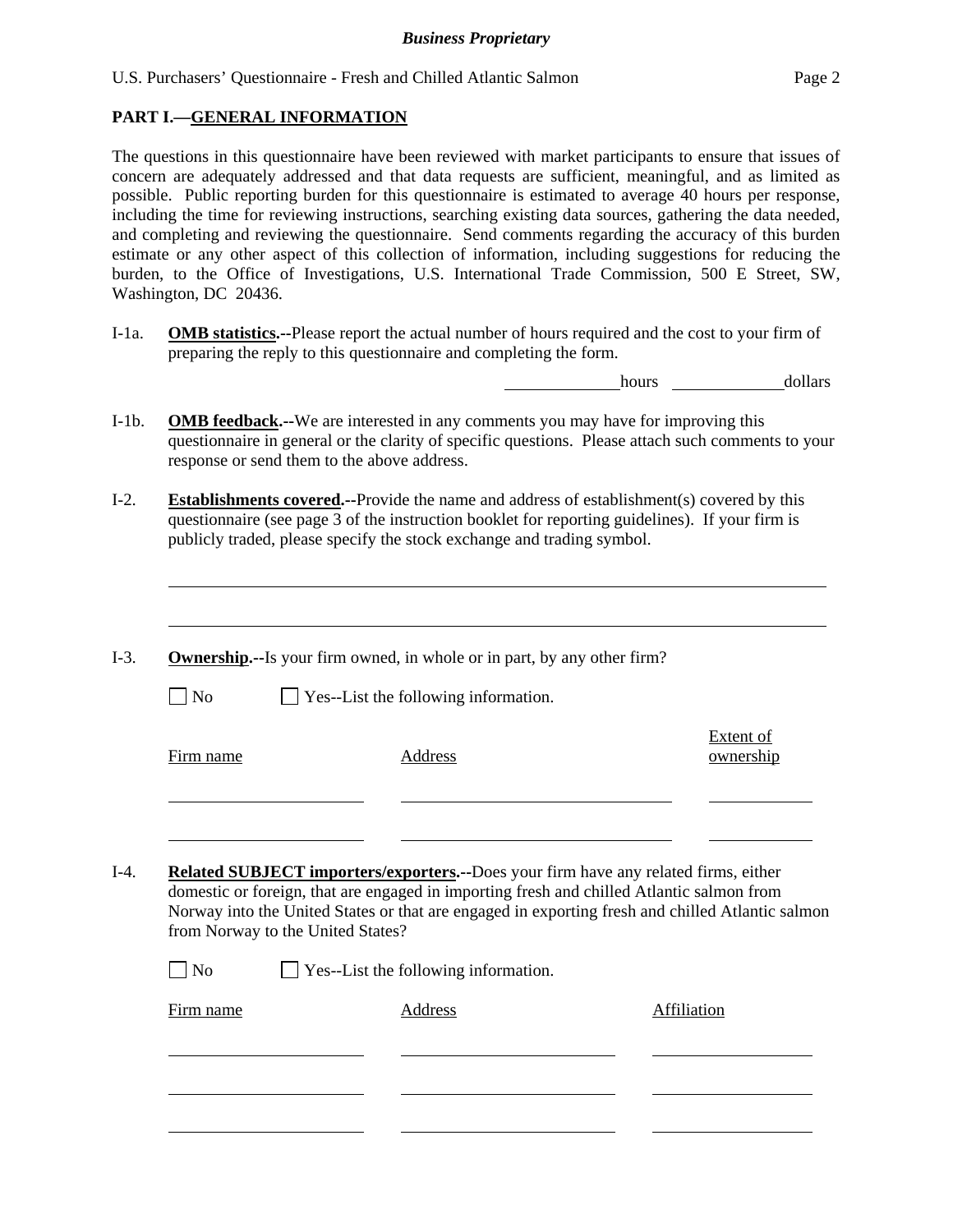# **PART I.--GENERAL INFORMATION***--Continued*

|                       | <b>Related NONSUBJECT importers/exporters.--Does your firm have any related firms, either</b><br>domestic or foreign, that are engaged in importing fresh and chilled Atlantic salmon from<br>countries other than Norway into the United States or that are engaged in exporting fresh and<br>chilled Atlantic salmon from countries other than Norway to the United States? |             |
|-----------------------|-------------------------------------------------------------------------------------------------------------------------------------------------------------------------------------------------------------------------------------------------------------------------------------------------------------------------------------------------------------------------------|-------------|
| $\exists$ No          | Yes--List the following information.                                                                                                                                                                                                                                                                                                                                          |             |
| Firm name and country | <b>Address</b>                                                                                                                                                                                                                                                                                                                                                                | Affiliation |
|                       | Related producers.--Does your firm have any related firms, either domestic or foreign, that are<br>engaged in the production of fresh and chilled Atlantic salmon?                                                                                                                                                                                                            |             |
| N <sub>o</sub>        | Yes--List the following information.                                                                                                                                                                                                                                                                                                                                          |             |
| Firm name             | <b>Address</b>                                                                                                                                                                                                                                                                                                                                                                | Affiliation |
|                       |                                                                                                                                                                                                                                                                                                                                                                               |             |
| Atlantic salmon?      | <b>Business plan.</b> --Does your company or any related firm have a business plan or any internal<br>documents that describe, discuss, or analyze expected market conditions for fresh and chilled                                                                                                                                                                           |             |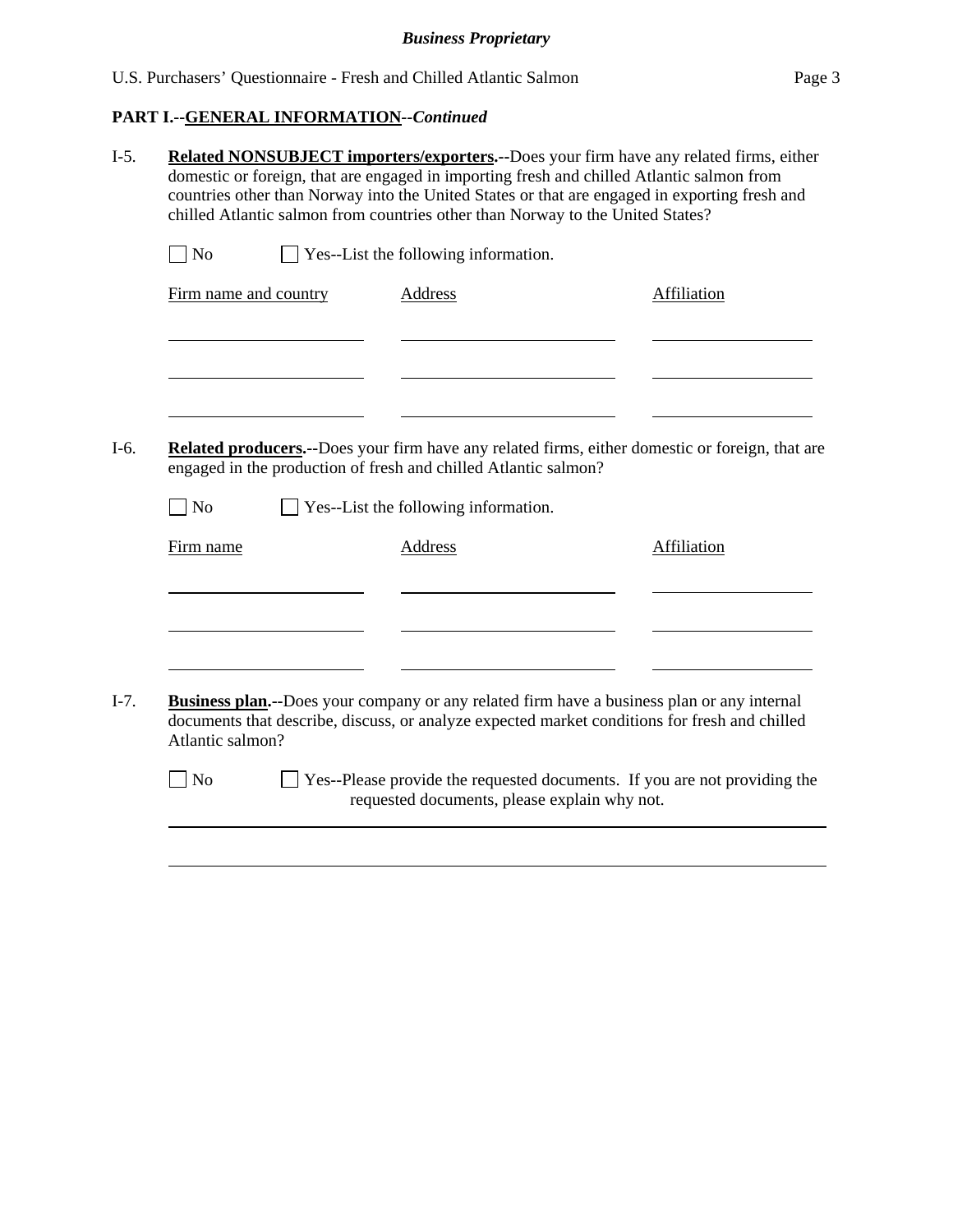U.S. Purchasers' Questionnaire - Fresh and Chilled Atlantic Salmon Page 4

#### **PART II.--PURCHASES**

Please identify the individual to be contacted regarding the confidential information requested in parts II to IV.

| Name:   | Title:     |
|---------|------------|
| E-mail: | Telephone: |
| Fax:    |            |

II-1. **Purchases.--**Report, as indicated below, your firm's purchases (either directly or through a sales agent or broker) of fresh and chilled Atlantic salmon. Report based on delivery date, not order date.

|                                                              |      |      | Quantity (in 1,000 pounds) |                |
|--------------------------------------------------------------|------|------|----------------------------|----------------|
| Item                                                         | 2008 | 2009 | 2010                       | Jan.-June 2011 |
| Purchases of fresh and chilled Atlantic salmon produced in-- |      |      |                            |                |
| <b>United States</b>                                         |      |      |                            |                |
| Norway                                                       |      |      |                            |                |
| Canada                                                       |      |      |                            |                |
| <b>Chile</b>                                                 |      |      |                            |                |
| <b>Faroe Islands</b>                                         |      |      |                            |                |
| <b>United Kingdom</b>                                        |      |      |                            |                |
| All other countries <sup>1</sup>                             |      |      |                            |                |
| Please identify these countries:                             |      |      |                            |                |
|                                                              |      |      |                            |                |

II-2. **Changes in purchasing patterns.--** Please indicate how the relative levels of your firm's purchases of fresh and chilled Atlantic salmon from different sources (both domestic and foreign) have changed since 2005.

| <b>Source of purchases</b> | <b>Trend</b>                                                         | <b>Explanation for trend</b> |
|----------------------------|----------------------------------------------------------------------|------------------------------|
| <b>The United States</b>   | Decreased<br>Increased<br>Constant<br>Fluctuated<br>Did not purchase |                              |
| Norway                     | Decreased<br>Increased<br>Constant<br>Fluctuated<br>Did not purchase |                              |
| All other countries        | Decreased<br>Increased<br>Constant<br>Fluctuated<br>Did not purchase |                              |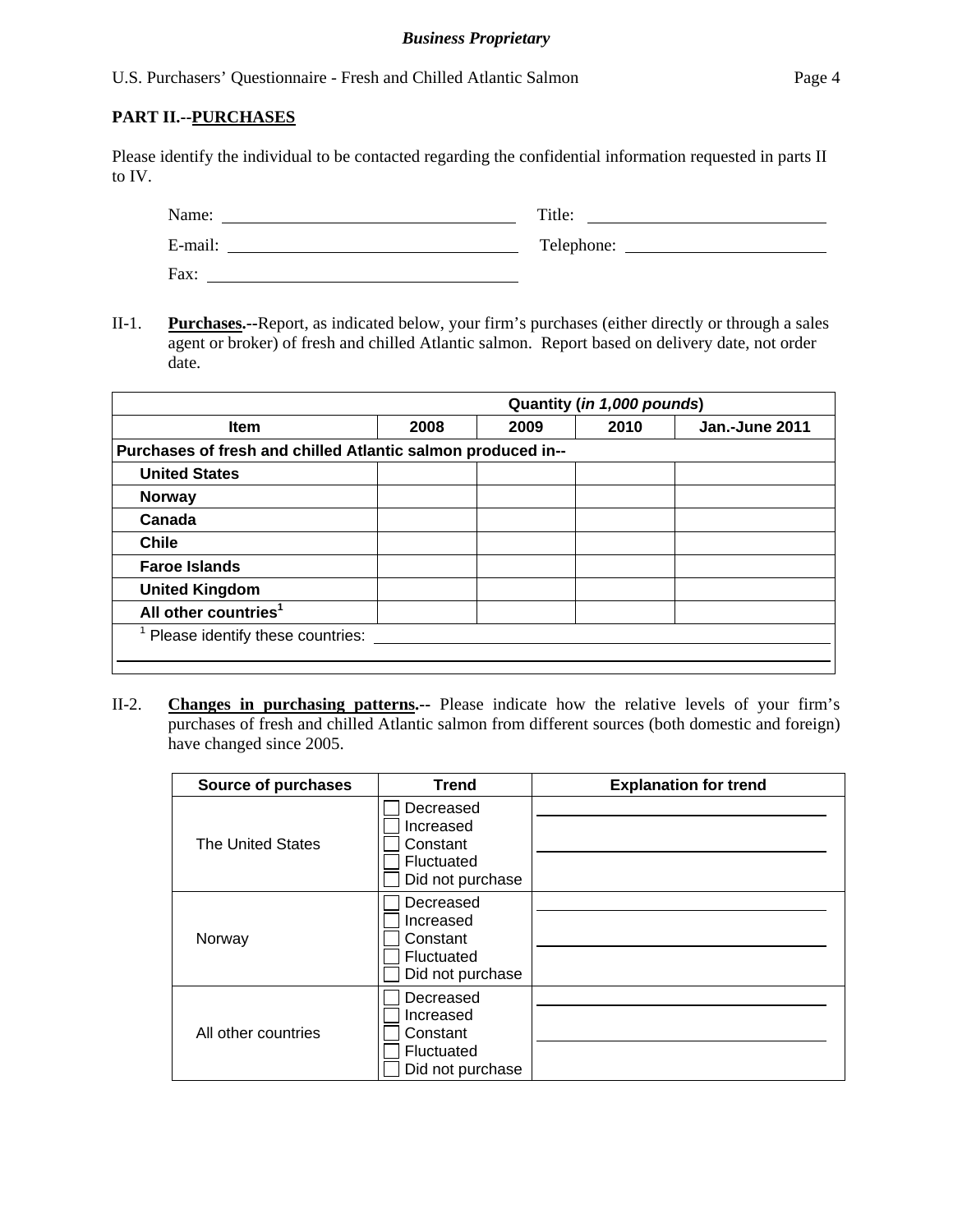### U.S. Purchasers' Questionnaire - **PRODUCT** Page 5

### **PART II.--PURCHASES***--Continued*

l

l

- II-3. **Purchases from one country only**.--If your firm has purchased fresh and chilled Atlantic salmon from only one country, please explain the reasons for doing so.
- II-4. **Supplier identification.--**Please identify below the names and addresses of your firm's **FIVE** largest suppliers for fresh and chilled Atlantic salmon since 2005. Please also provide the name and telephone number of a contact person and the share of the quantity of your firm's total shipments of fresh and chilled Atlantic salmon that each of these customers accounted for in 2010.

| No.                     | Supplier's<br>name | <b>City and state</b> | <b>Contact person</b> | Telephone number<br>or e-mail address | Share of<br>2010<br>purchases<br>(%) |
|-------------------------|--------------------|-----------------------|-----------------------|---------------------------------------|--------------------------------------|
| 1                       |                    |                       |                       |                                       |                                      |
| $\overline{\mathbf{2}}$ |                    |                       |                       |                                       |                                      |
| $\mathbf{3}$            |                    |                       |                       |                                       |                                      |
| $\overline{\mathbf{4}}$ |                    |                       |                       |                                       |                                      |
| 5                       |                    |                       |                       |                                       |                                      |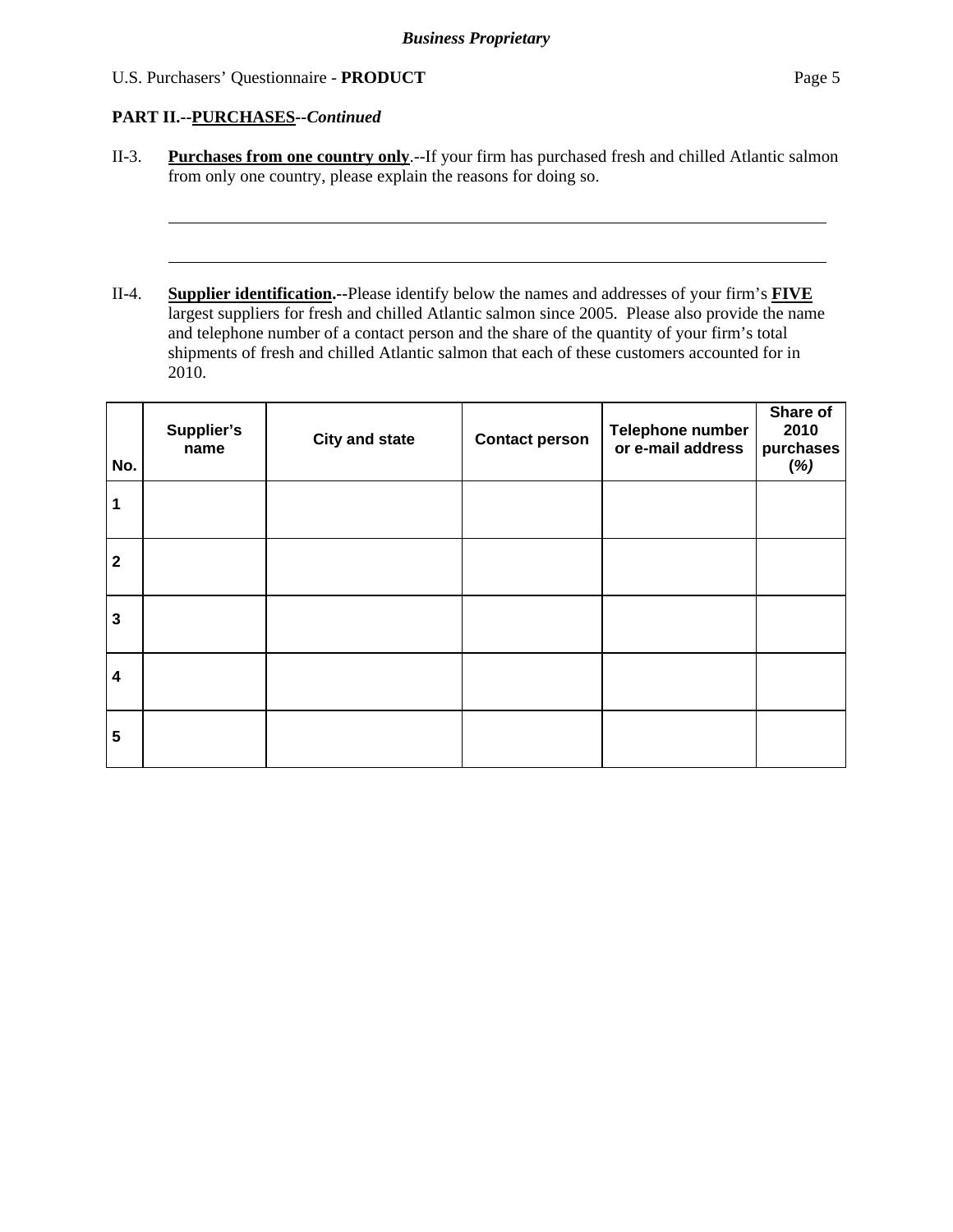## **PART III.-- MARKET CHARACTERISTICS AND PURCHASING PRACTICES**

| $III-1.$ | Atlantic salmon (check all that apply)? |                                                             |                                                                                            | Firm type.--Which of the following best describes your firm as a purchaser of fresh and chilled              |
|----------|-----------------------------------------|-------------------------------------------------------------|--------------------------------------------------------------------------------------------|--------------------------------------------------------------------------------------------------------------|
|          | Restaurant                              | Retailer                                                    | Processor                                                                                  | Distributor                                                                                                  |
|          | Other (describe:                        |                                                             |                                                                                            |                                                                                                              |
| $III-2.$ |                                         | purchase fresh and chilled Atlantic salmon?                 | do you compete for sales to your customers with the growers or importers from which you    | <b>Competition for sales.--If</b> you are a distributor or reseller of fresh and chilled Atlantic salmon,    |
|          | $\blacksquare$ No                       | Yes--Please describe.                                       |                                                                                            |                                                                                                              |
|          |                                         |                                                             |                                                                                            |                                                                                                              |
| III-3.   |                                         |                                                             | what are the major types of consumers to which you sell fresh and chilled Atlantic salmon? | <b>Types of customers.</b> --If your firm is a distributor or reseller of fresh and chilled Atlantic salmon, |
|          |                                         |                                                             |                                                                                            |                                                                                                              |
| $III-4.$ |                                         |                                                             |                                                                                            | End uses.—How is the fresh and chilled Atlantic salmon you purchase or resell typically used?                |
|          |                                         | Processing into fillets or other further processed products |                                                                                            |                                                                                                              |
|          | For sale in retail establishments       |                                                             |                                                                                            |                                                                                                              |
|          | For sushi restaurants                   |                                                             |                                                                                            |                                                                                                              |
|          | For other restaurants                   |                                                             |                                                                                            |                                                                                                              |
|          | Smoking                                 |                                                             |                                                                                            |                                                                                                              |
|          |                                         |                                                             | Other (Describe: 2008)                                                                     |                                                                                                              |
| $III-5.$ | since 2005?                             |                                                             |                                                                                            | End uses changes since 2005.—Have the end uses of fresh and chilled Atlantic salmon changed                  |
|          | $\Box$ No                               | Yes--Please describe.                                       |                                                                                            |                                                                                                              |
|          |                                         |                                                             |                                                                                            |                                                                                                              |
|          |                                         |                                                             |                                                                                            |                                                                                                              |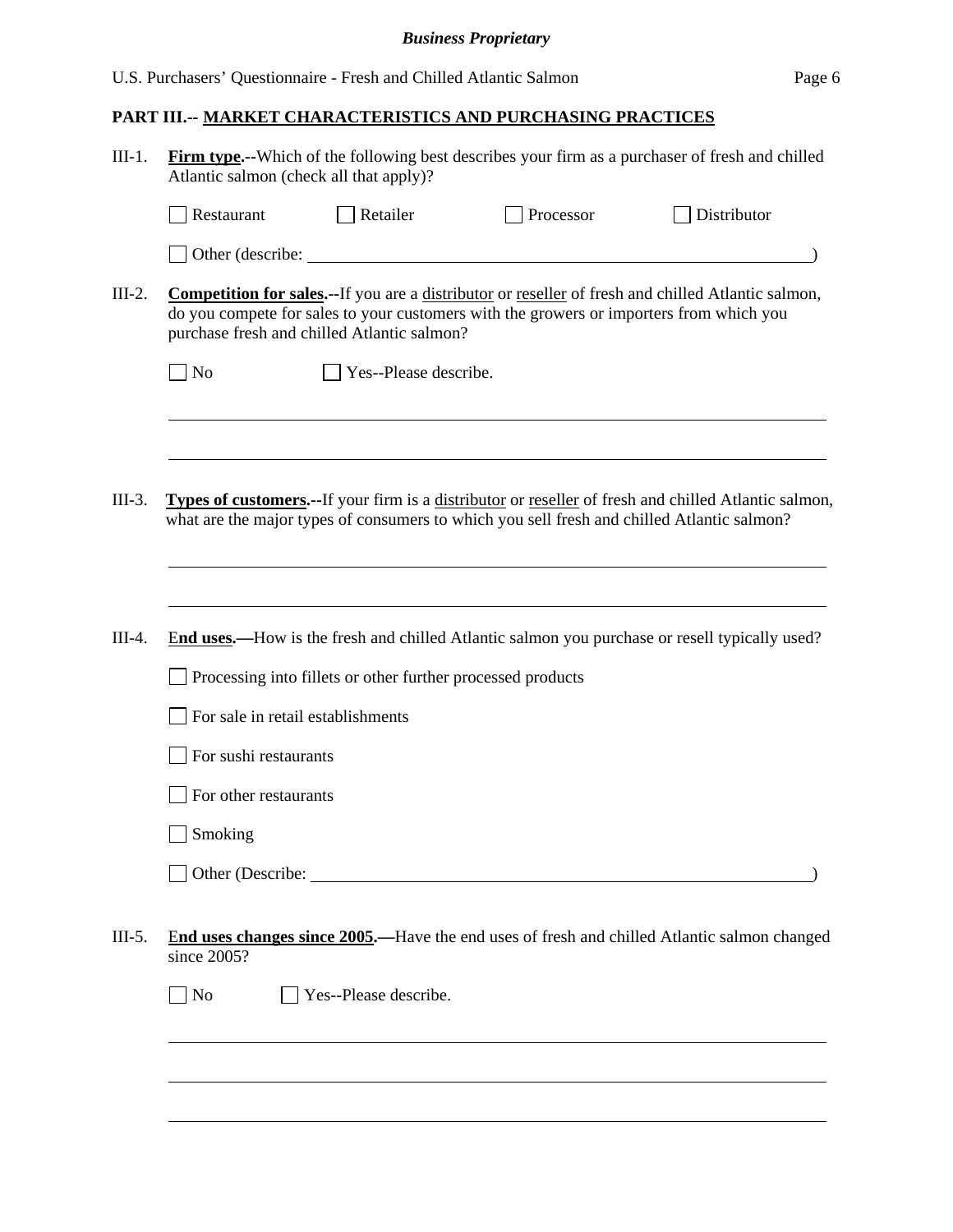## **PART III.-- MARKET CHARACTERISTICS AND PURCHASING PRACTICES***--Continued*

| <b>Anticipated changes in end uses.</b> --Do you anticipate any changes in terms of the end uses of<br>fresh and chilled Atlantic salmon? |                                                                                                                                                                                                                                                                |  |
|-------------------------------------------------------------------------------------------------------------------------------------------|----------------------------------------------------------------------------------------------------------------------------------------------------------------------------------------------------------------------------------------------------------------|--|
|                                                                                                                                           |                                                                                                                                                                                                                                                                |  |
|                                                                                                                                           |                                                                                                                                                                                                                                                                |  |
|                                                                                                                                           | <b>Substitutes.</b> --Can other products be substituted for fresh and chilled Atlantic salmon?                                                                                                                                                                 |  |
| Yes--Please fill out the table below.                                                                                                     |                                                                                                                                                                                                                                                                |  |
| Describe how uses overlap                                                                                                                 | Have changes in the prices of this substitute<br>affected the price of fresh and chilled<br>Atlantic Salmon since January 1, 2005                                                                                                                              |  |
|                                                                                                                                           | $\sqsupset$ Yes<br>$\Box$ No<br>Please explain. Notice that the set of the set of the set of the set of the set of the set of the set of the set of the set of the set of the set of the set of the set of the set of the set of the set of the set of the set |  |
|                                                                                                                                           | $\Box$ No<br>∏ Yes<br>Please explain. ______________                                                                                                                                                                                                           |  |
|                                                                                                                                           | No<br>  Yes<br>Please explain.<br><u> </u>                                                                                                                                                                                                                     |  |
|                                                                                                                                           | $\Box$ No<br>∣ Yes<br>Please explain.                                                                                                                                                                                                                          |  |
|                                                                                                                                           | Yes--Please describe.<br>such as fillets and steaks                                                                                                                                                                                                            |  |

III-8. **Changes in substitutes.--**Have there been any changes in the number or types of products that can be substituted for fresh and chilled Atlantic salmon since 2005?

No **No** Yes--Please explain.

 $\overline{a}$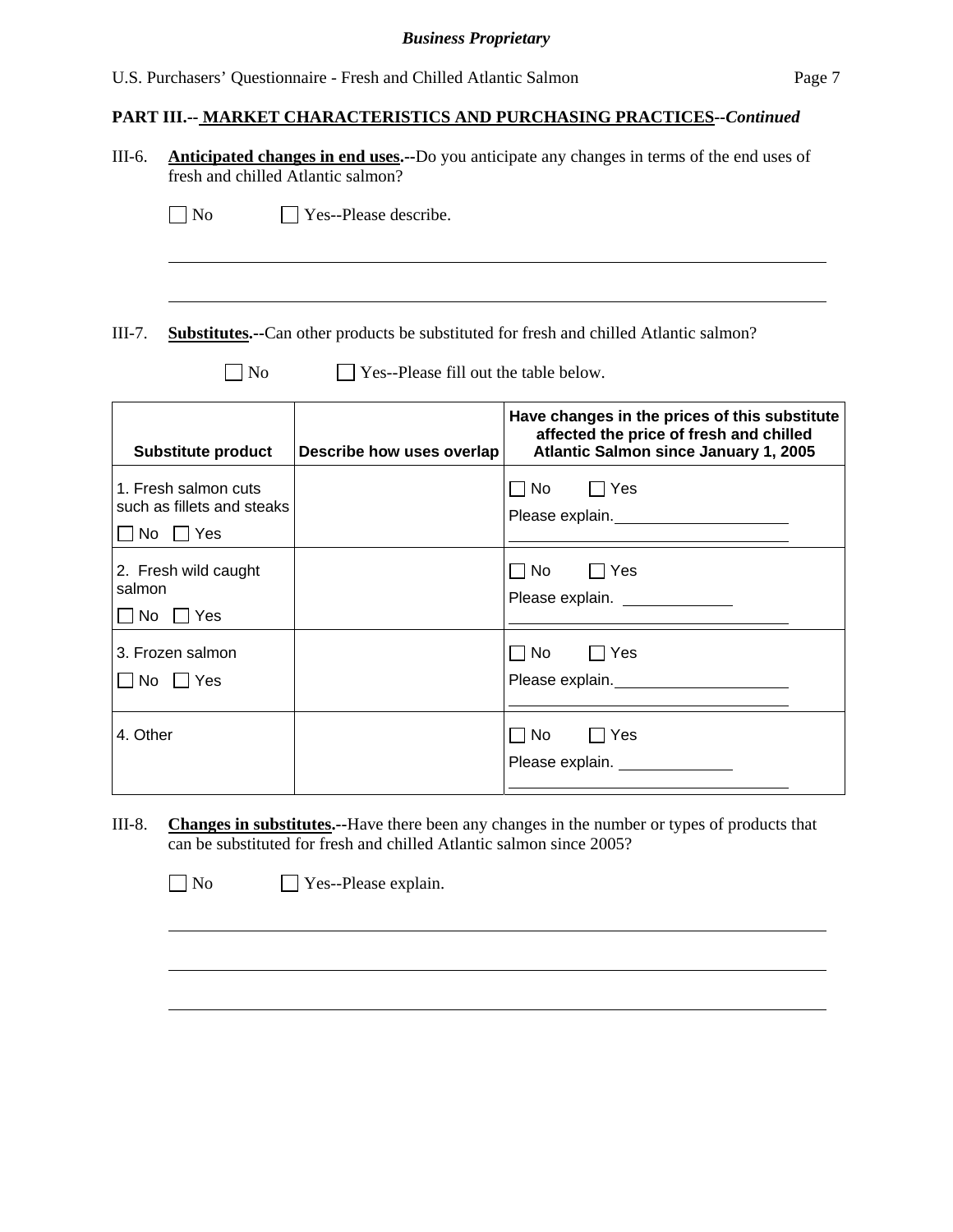| substitutability of other products for fresh and chilled Atlantic salmon?<br>Yes--Please describe.<br>] No                                                 |
|------------------------------------------------------------------------------------------------------------------------------------------------------------|
|                                                                                                                                                            |
|                                                                                                                                                            |
|                                                                                                                                                            |
| Wild vs farmed.-                                                                                                                                           |
| How often do your or your customers prefer wild salmon to farmed salmon? Please explain.                                                                   |
| $\Box$ Sometimes<br>$\Box$ Rarely<br>Never<br>$\Box$ Don't know<br>$\Box$ Always<br>Frequently                                                             |
| Explain:                                                                                                                                                   |
|                                                                                                                                                            |
| III-11. Demand trends .--                                                                                                                                  |
| How has the demand within the United States for fresh and chilled Atlantic salmon<br>changed since 2005? What principal factors affect changes in demand?  |
| Decreased<br>Fluctuated<br>Don't know<br>Increased<br>$\Box$ No change                                                                                     |
|                                                                                                                                                            |
| How has the demand outside the United States for fresh and chilled Atlantic salmon<br>changed since 2005? What principal factors affect changes in demand? |
| $\Box$ Fluctuated<br>$\Box$ Don't know<br>Increased<br>Decreased<br>$\Box$ No change                                                                       |
|                                                                                                                                                            |
| (a)<br>(b)                                                                                                                                                 |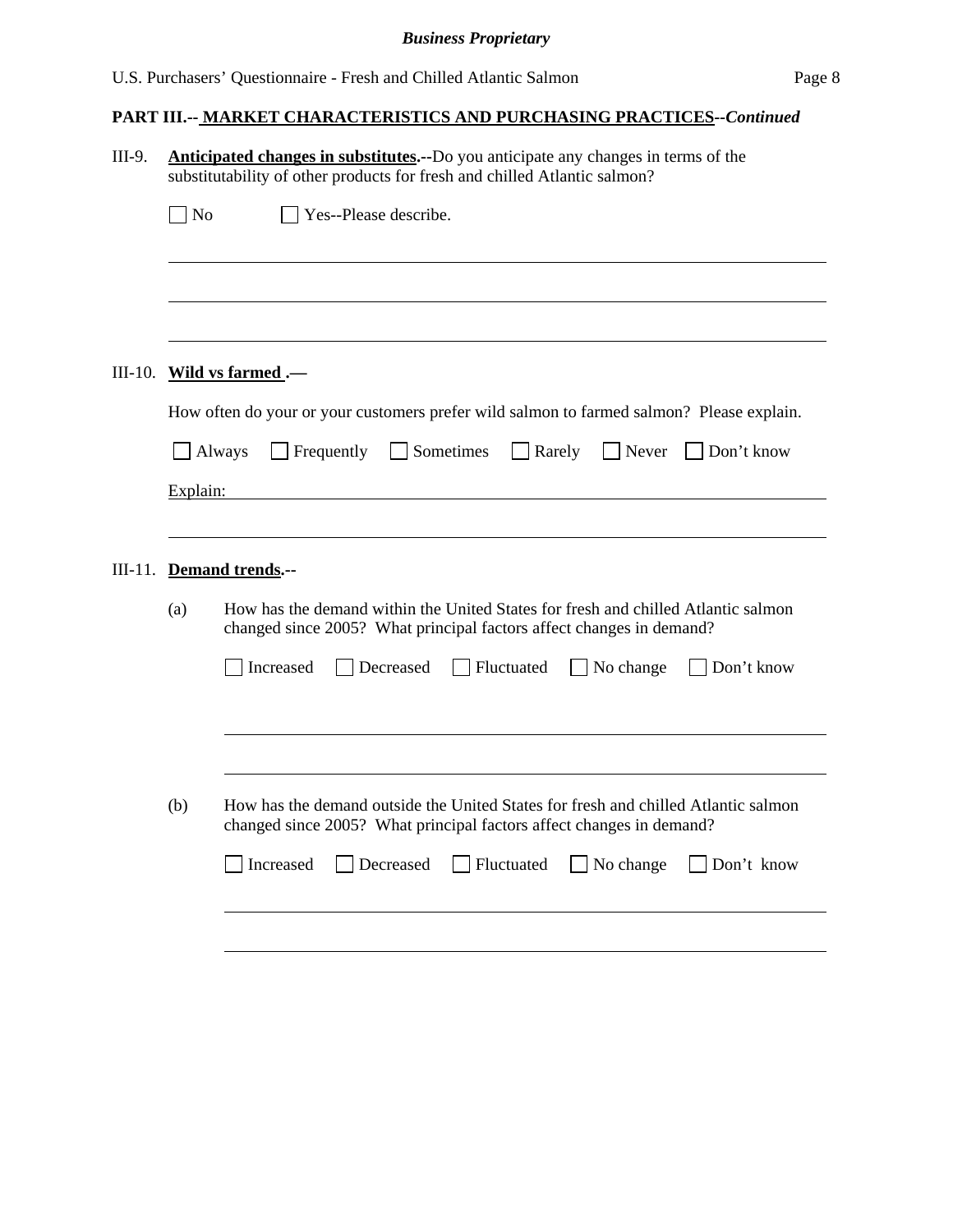#### III-12. **Anticipated demand trends.--**

| Increase | Decrease                                                                          | Fluctuate | No change                                                                                       |
|----------|-----------------------------------------------------------------------------------|-----------|-------------------------------------------------------------------------------------------------|
|          |                                                                                   |           |                                                                                                 |
|          |                                                                                   |           |                                                                                                 |
|          |                                                                                   |           |                                                                                                 |
|          |                                                                                   |           |                                                                                                 |
|          | Atlantic salmon? What principal factors that will affect these changes in demand? |           | How do you anticipate demand will change <u>outside</u> the United States for fresh and chilled |

- III-13. **Market studies.--**Please provide as a separate attachment to this request any studies, surveys, etc. that you are aware of that quantify and/or otherwise discuss fresh and chilled Atlantic salmon supply (including production capacity and capacity utilization) and demand in (1) the United States, (2) each of the other major producing/consuming countries, including Norway, and (3) the world as a whole. Of particular interest is such data from 2005 to the present and forecasts for the future.
- III-14. **Changes in factors affecting supply.--**Have any changes occurred in any other factors affecting supply (e.g., changes in availability or prices of energy or labor; transportation conditions; methods of production; diseases/parasites; technology; export markets; or alternative production opportunities) that affected the availability of U.S.-produced fresh and chilled Atlantic salmon in the U.S. market since 2005?

 $\overline{a}$ 

 $\neg$  No  $\neg$  Yes--Please provide details.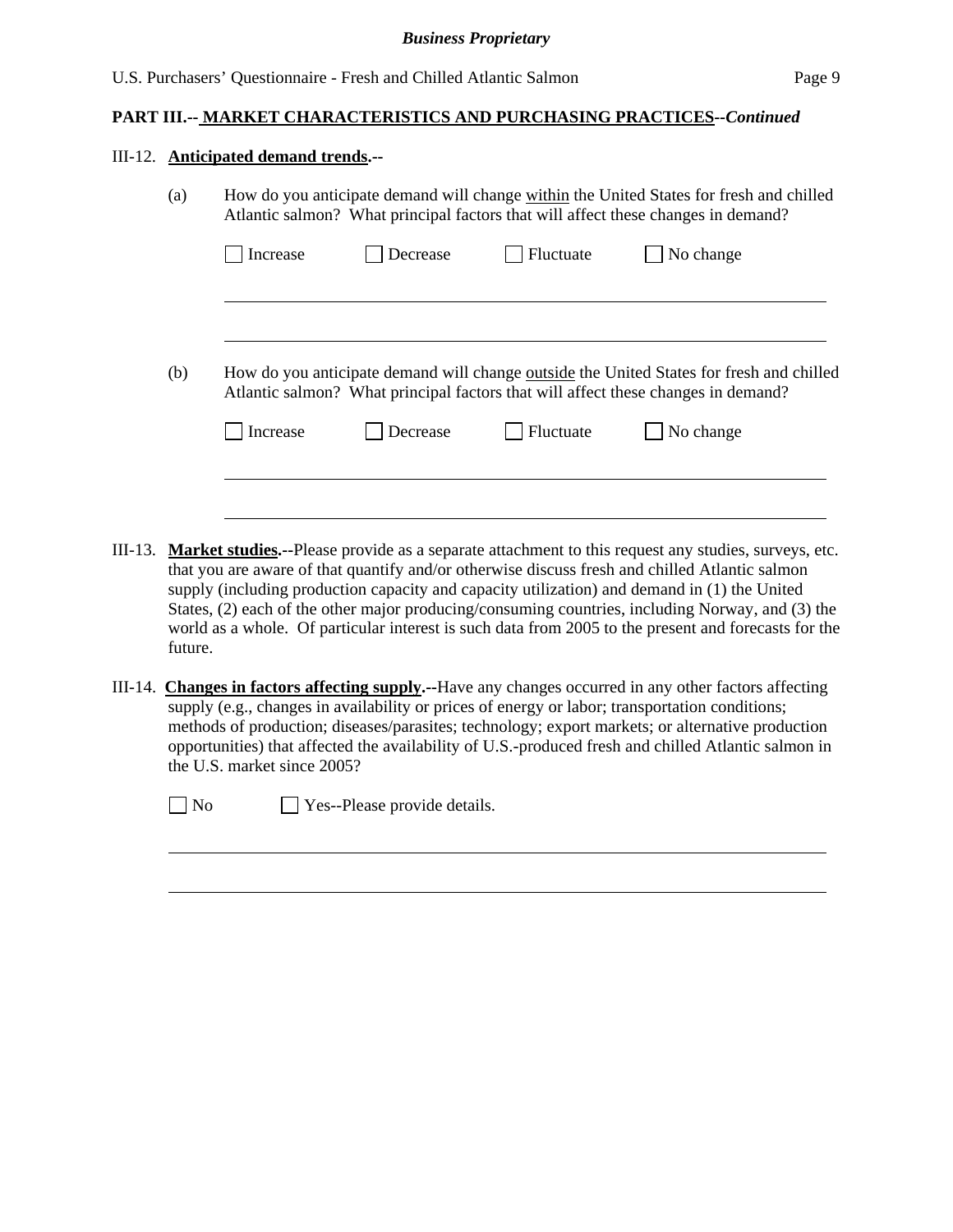III-15. **Importance of purchasing domestic product.--**Is buying a product that is produced in the United States an important factor in your firm's purchases of fresh and chilled Atlantic salmon (check ALL that apply)?

| ×<br>۰. |
|---------|
|         |

 $\overline{a}$ 

- Yes-- Purchases of domestic product are required by law or regulation (for example, government purchases under "Buy American" provisions). This involves percent of all our purchases of fresh and chilled Atlantic salmon.
- Yes--Purchases of domestic product are not required by law or regulation, but are by our customers. This involves percent of all our purchases of fresh and chilled Atlantic salmon.
- $\Box$  Yes--Purchases of domestic product are required for other reasons (please specify these reasons below). This involves <u>percent of all our purchases of fresh and chilled</u> Atlantic salmon.

#### III-16. **Conditions of competition.--**

 $\overline{a}$ 

 $\overline{a}$ 

(a) Is the fresh and chilled Atlantic salmon market subject to business cycles or specific conditions of competition?

 $\Box$  No  $\Box$  Yes--Please explain and estimate the duration of any such cycle.

(b) Have the business cycles or conditions of competition for fresh and chilled Atlantic salmon changed since 2005?

| $\Box$ No<br>$\Box$ Yes--Please explain any such changes. |  |
|-----------------------------------------------------------|--|
|-----------------------------------------------------------|--|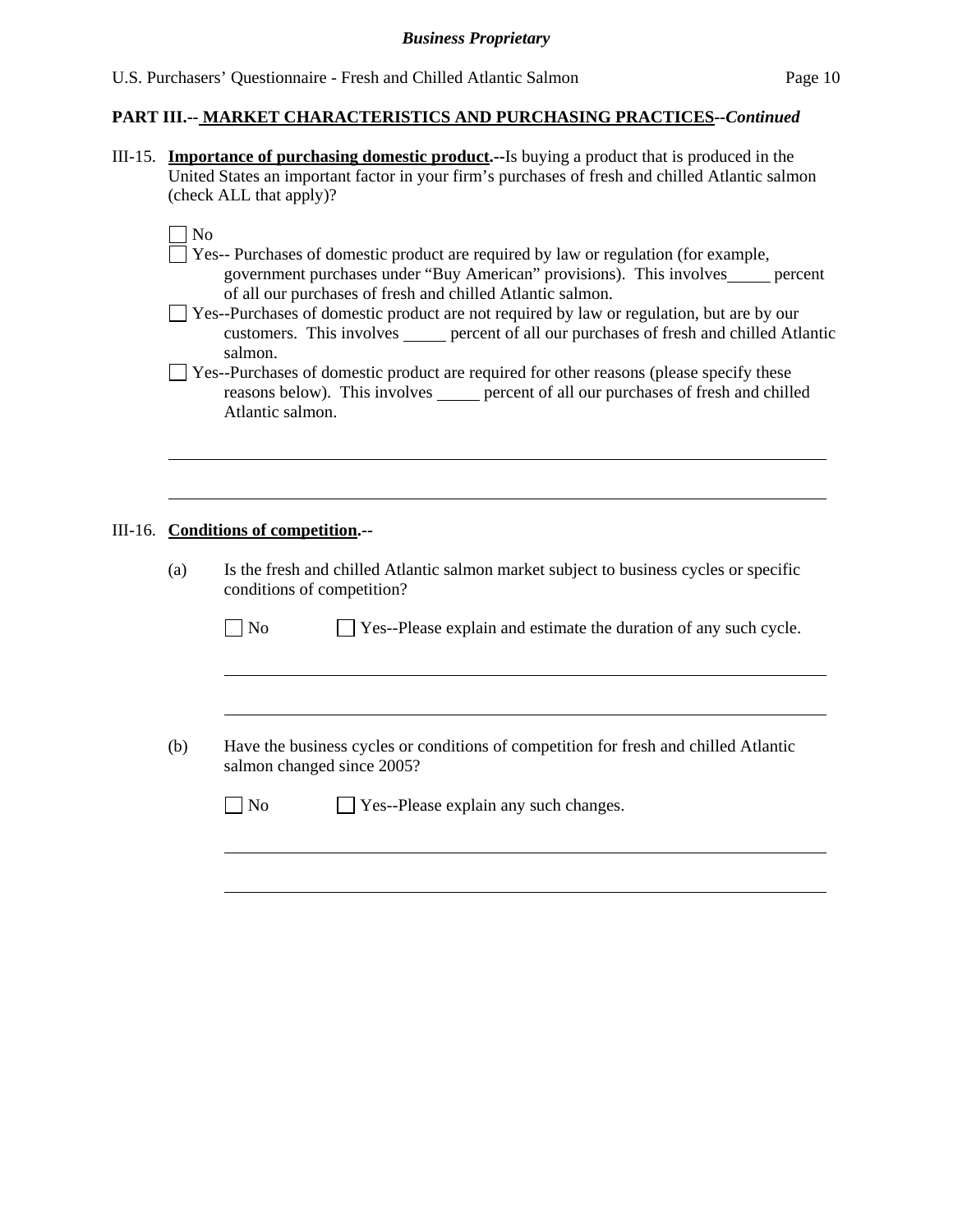## **PART III.-- MARKET CHARACTERISTICS AND PURCHASING PRACTICES***--Continued*

| III-17. | <b>Decisions based on producer.</b> --Does your firm, and to the extent that you know, do your<br>customers make purchasing decisions involving fresh and chilled Atlantic salmon based on the<br>producer of the fresh and chilled Atlantic salmon you purchase? |               |         |                                                                                                  |       |  |  |
|---------|-------------------------------------------------------------------------------------------------------------------------------------------------------------------------------------------------------------------------------------------------------------------|---------------|---------|--------------------------------------------------------------------------------------------------|-------|--|--|
|         | Your firm:                                                                                                                                                                                                                                                        | Always        | Usually | Sometimes                                                                                        | Never |  |  |
|         | Your customers:                                                                                                                                                                                                                                                   | Always        | Usually | Sometimes                                                                                        | Never |  |  |
|         | why this information is important.                                                                                                                                                                                                                                |               |         | If at least sometimes, please discuss how your firm or your customers determine the producer and |       |  |  |
|         |                                                                                                                                                                                                                                                                   |               |         |                                                                                                  |       |  |  |
| III-18. | Your customers:<br><b>Decisions based on country-of-origin.</b> --Does your firm, and to the extent that you know, do<br>your customers make purchasing decisions involving fresh and chilled Atlantic salmon based on                                            |               |         |                                                                                                  |       |  |  |
|         | the country of origin of the fresh and chilled Atlantic salmon you purchase?<br>Your firm:                                                                                                                                                                        | Always        | Usually | Sometimes                                                                                        | Never |  |  |
|         | Your customers:                                                                                                                                                                                                                                                   | $\Box$ Always | Usually | Sometimes                                                                                        | Never |  |  |
|         | If at least sometimes, please discuss how your firm or your customers determine the source and<br>why this information is important.                                                                                                                              |               |         |                                                                                                  |       |  |  |
|         | Your firm: <u>contract the set of the set of the set of the set of the set of the set of the set of the set of the set of the set of the set of the set of the set of the set of the set of the set of the set of the set of the</u>                              |               |         |                                                                                                  |       |  |  |
|         |                                                                                                                                                                                                                                                                   |               |         |                                                                                                  |       |  |  |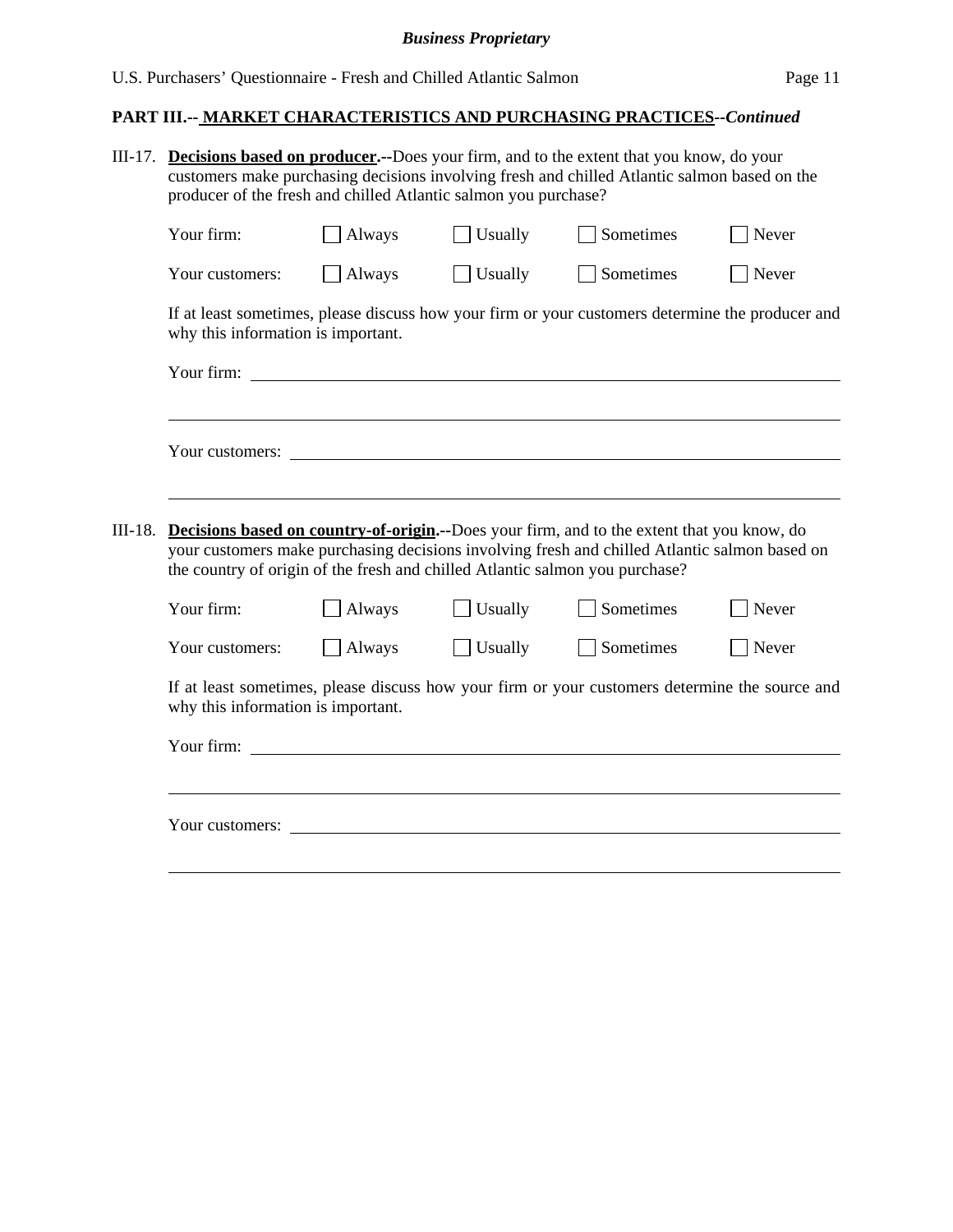## **PART III.-- MARKET CHARACTERISTICS AND PURCHASING PRACTICES***--Continued*

| III-19. Purchasing frequency.-- |  |
|---------------------------------|--|
|                                 |  |

|         | (a) | How frequently do you make purchases?                                                                                                                                                            |
|---------|-----|--------------------------------------------------------------------------------------------------------------------------------------------------------------------------------------------------|
|         |     | $\Box$ Weekly<br>$\Box$ Monthly<br>$\Box$ Quarterly<br>Daily<br>$\Box$ Annually                                                                                                                  |
|         |     | Other (specify) $\qquad \qquad$                                                                                                                                                                  |
|         | (b) | Do you expect this purchasing pattern to change in the next two years?                                                                                                                           |
|         |     | $\Box$ No<br>Yes-- How and why do you expect these changes to occur?                                                                                                                             |
|         |     |                                                                                                                                                                                                  |
|         |     | III-20. Number of suppliers contacted.--How many suppliers do you generally contact before making a<br>purchase? ______ firms                                                                    |
| III-21. |     | <b>Supplier negotiations.--</b>                                                                                                                                                                  |
|         | (a) | Do purchases of fresh and chilled Atlantic salmon usually involve negotiations between<br>supplier and purchaser?                                                                                |
|         |     | No<br>Yes--Please describe these negotiations. In your response, please<br>comment on whether purchasers generally quote competing<br>prices as part of the negotiation process.                 |
|         | (b) |                                                                                                                                                                                                  |
|         |     | Does your firm tend to vary its purchases from a given supplier within a specified time<br>period based on the price offered for that period?                                                    |
|         |     | N <sub>o</sub><br>Yes--Specify the time period.                                                                                                                                                  |
|         |     |                                                                                                                                                                                                  |
| III-22. |     | Change in suppliers.--Have you changed suppliers since 2005?                                                                                                                                     |
|         | No  | Yes--Please list the supplier or suppliers and indicate whether the firm was<br>added or dropped as a supplier. Also give the reasons for the change<br>and how frequently you change suppliers. |
|         |     |                                                                                                                                                                                                  |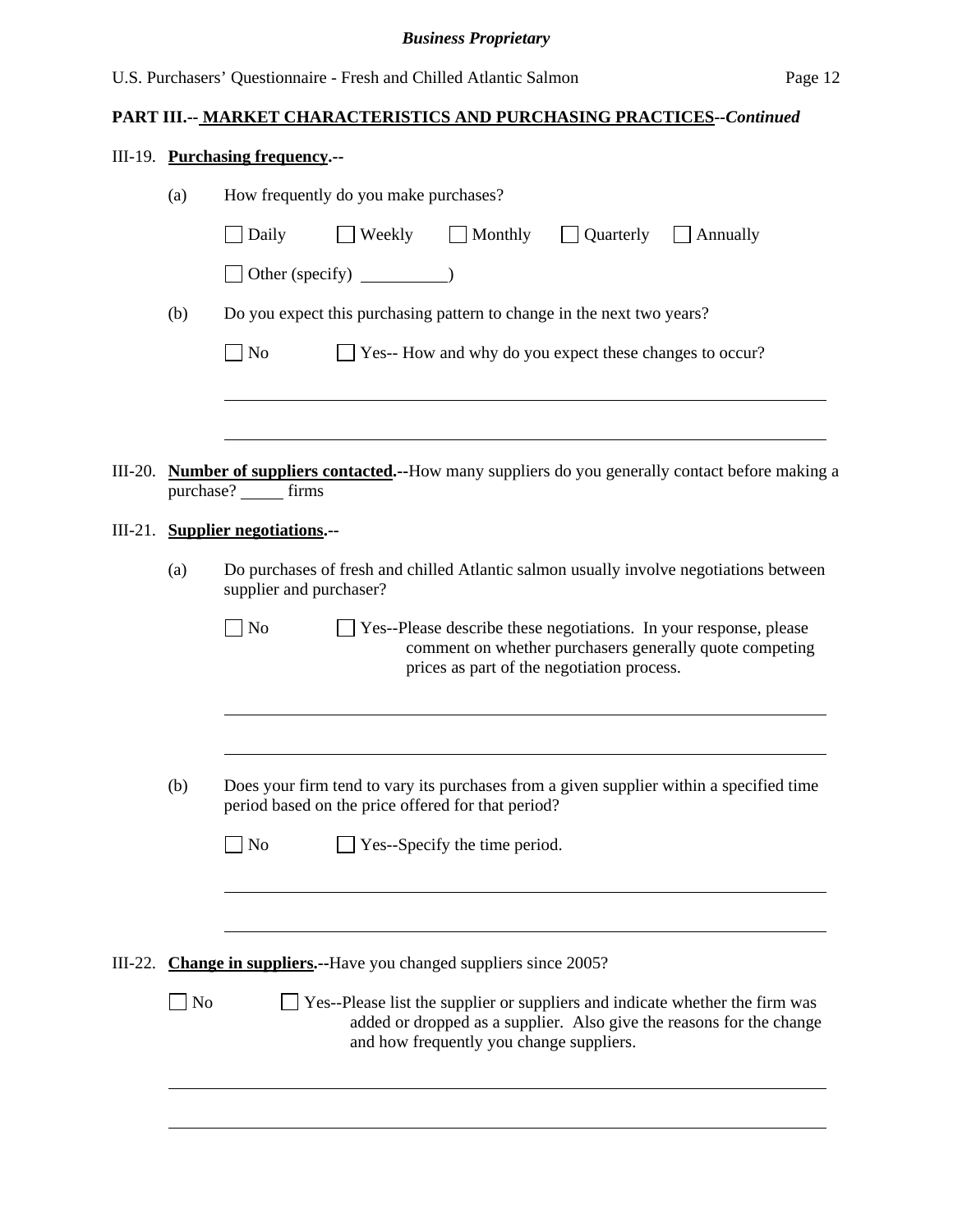#### III-23. **New suppliers.--**

| (a) | Are you aware of any new suppliers, either foreign or domestic, that have entered the |  |
|-----|---------------------------------------------------------------------------------------|--|
|     | market since 2005?                                                                    |  |

| $\Box$ No | $\Box$ Yes--Please identify the firms. |
|-----------|----------------------------------------|
|           |                                        |

- (b) Do you expect new fresh and chilled Atlantic salmon suppliers to enter the U.S. market?
	- No **No** Yes--Please provide details.

#### III-24. **Supplier qualification**

l

l

 $\overline{a}$ 

 $\overline{a}$ 

(a) Do you require your suppliers to be or to become certified or qualified to sell fresh and chilled Atlantic salmon to your firm?

| $ $ No | $Yes-$ | percent of value of purchases in 2010 | Yes--all purchases |
|--------|--------|---------------------------------------|--------------------|
|--------|--------|---------------------------------------|--------------------|

(b) Please provide a general description of the certification or qualification process. Briefly describe the factors that you consider when qualifying a new supplier (e.g., quality of product, reliability of supplier, etc.)

(c) How long does it take to qualify a new supplier? days.

III-25. **Failure to certify.--**Since 2005, have any domestic or foreign producers failed in their attempts to certify or qualify their fresh and chilled Atlantic salmon with your firm or have any producers lost their approved status?

| $\Box$ No | $\Box$ Yes--Please identify these firms, the countries where they are located, and the |
|-----------|----------------------------------------------------------------------------------------|
|           | reasons why they failed the certification/qualification.                               |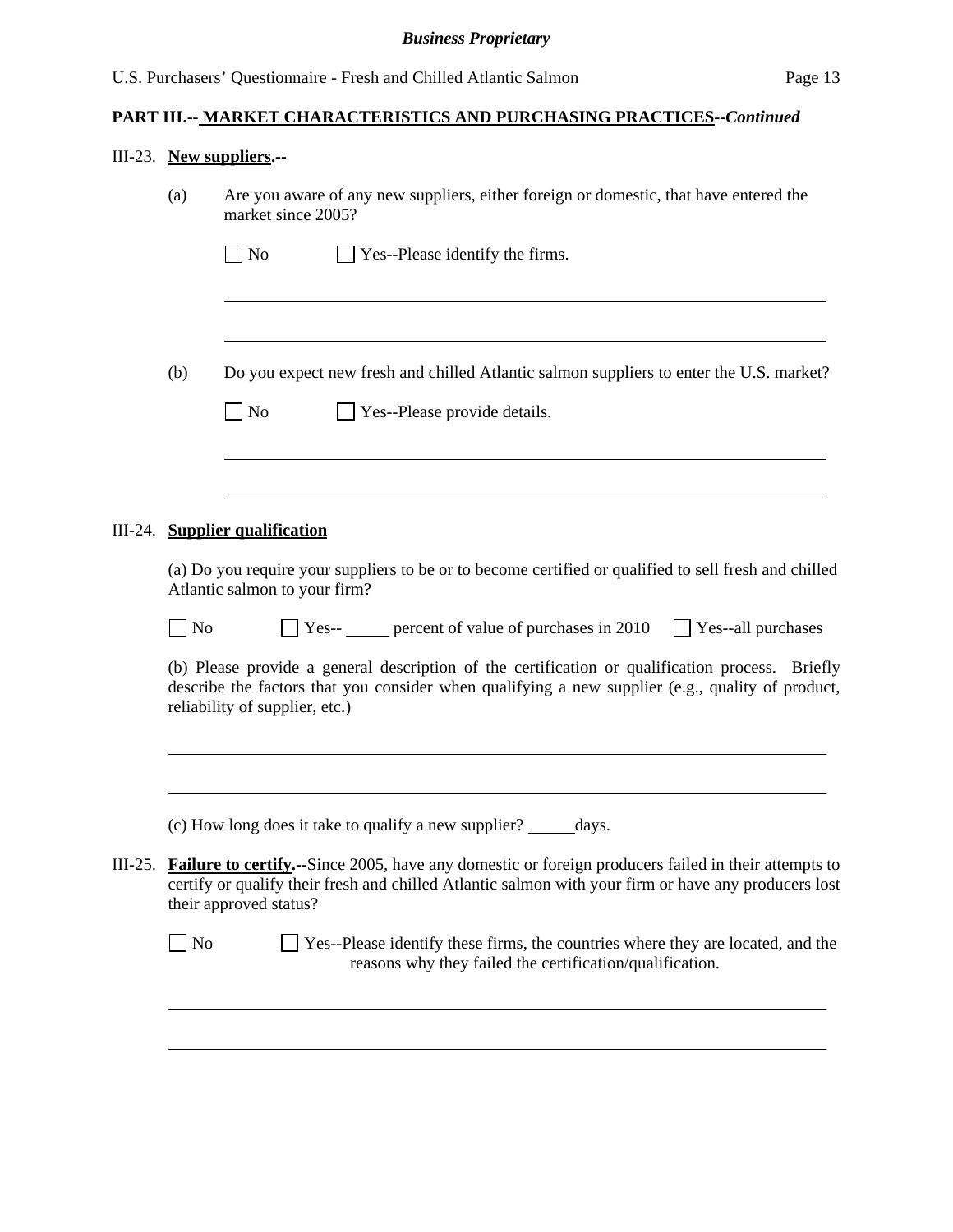III-26. **Purchasing factors.--**For the factors listed below, please rate each in terms of its importance in your purchase decision for fresh and chilled Atlantic salmon.

|                                        | <b>Very</b><br>important | <b>Somewhat</b><br>important | <b>Not</b><br>important |
|----------------------------------------|--------------------------|------------------------------|-------------------------|
|                                        |                          |                              |                         |
|                                        |                          |                              |                         |
|                                        |                          |                              |                         |
| Branded product                        |                          |                              |                         |
| "Chemical Free" product                |                          |                              |                         |
|                                        |                          |                              |                         |
|                                        |                          |                              |                         |
| Discounts offered                      |                          |                              |                         |
| Extension of credit                    |                          |                              |                         |
|                                        |                          |                              |                         |
|                                        |                          |                              |                         |
| Product consistency                    |                          |                              |                         |
| Quality meets industry standards       |                          |                              |                         |
| Quality exceeds industry standards     |                          |                              |                         |
|                                        |                          |                              |                         |
|                                        |                          |                              |                         |
|                                        |                          |                              |                         |
| Technical support/service              |                          |                              |                         |
|                                        |                          |                              |                         |
|                                        |                          |                              |                         |
| U.S. transportation costs <sup>1</sup> |                          |                              |                         |
|                                        |                          |                              |                         |
| Other (specify):                       |                          |                              |                         |
|                                        |                          |                              |                         |
| .                                      |                          |                              |                         |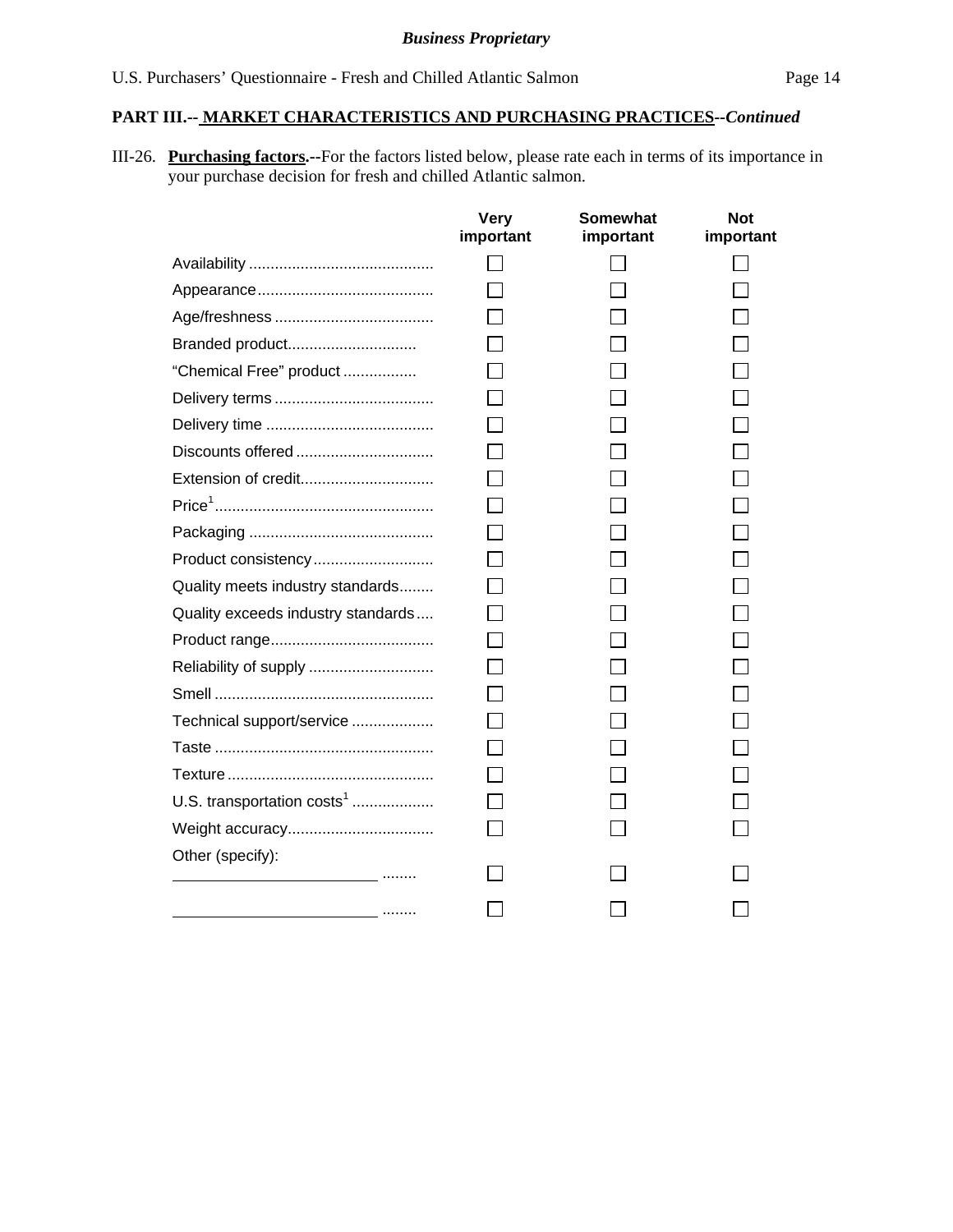|           | III-27. Major purchasing factors.--Please list, in order of their importance, the three major factors<br>generally considered by your firm in deciding from whom to purchase fresh and chilled Atlantic<br>salmon for any one order (examples include availability, extension of credit, contracts, price,<br>quality, range of supplier's product line, traditional supplier, etc.). |  |  |  |  |
|-----------|---------------------------------------------------------------------------------------------------------------------------------------------------------------------------------------------------------------------------------------------------------------------------------------------------------------------------------------------------------------------------------------|--|--|--|--|
|           |                                                                                                                                                                                                                                                                                                                                                                                       |  |  |  |  |
|           |                                                                                                                                                                                                                                                                                                                                                                                       |  |  |  |  |
|           | $\frac{1}{2}$                                                                                                                                                                                                                                                                                                                                                                         |  |  |  |  |
| $III-28.$ | <b>Quality characteristics.</b> --What characteristics does your firm consider when determining the<br>quality of fresh and chilled Atlantic salmon?                                                                                                                                                                                                                                  |  |  |  |  |
|           |                                                                                                                                                                                                                                                                                                                                                                                       |  |  |  |  |
|           |                                                                                                                                                                                                                                                                                                                                                                                       |  |  |  |  |
|           | III-29. Frequency of decisions based on price.--How often does your firm purchase the fresh and<br>chilled Atlantic salmon that is offered at the lowest price?                                                                                                                                                                                                                       |  |  |  |  |
|           | $\Box$ Sometimes<br>$\Box$ Usually<br>$\Box$ Always<br>Never                                                                                                                                                                                                                                                                                                                          |  |  |  |  |
|           | III-30. Price leaders.— A price leader is defined as $(1)$ one or more firms that initiate a price change,<br>either upward or downward, that is followed by other firms, or (2) one or more firms that have a<br>significant impact on prices. A price leader does not necessarily have to be the lowest priced<br>supplier.                                                         |  |  |  |  |
|           | Please list the names of any firms you considered price leaders in the fresh and chilled Atlantic<br>salmon market since 2005. Please describe how the firm(s) exhibited price leadership.                                                                                                                                                                                            |  |  |  |  |
|           |                                                                                                                                                                                                                                                                                                                                                                                       |  |  |  |  |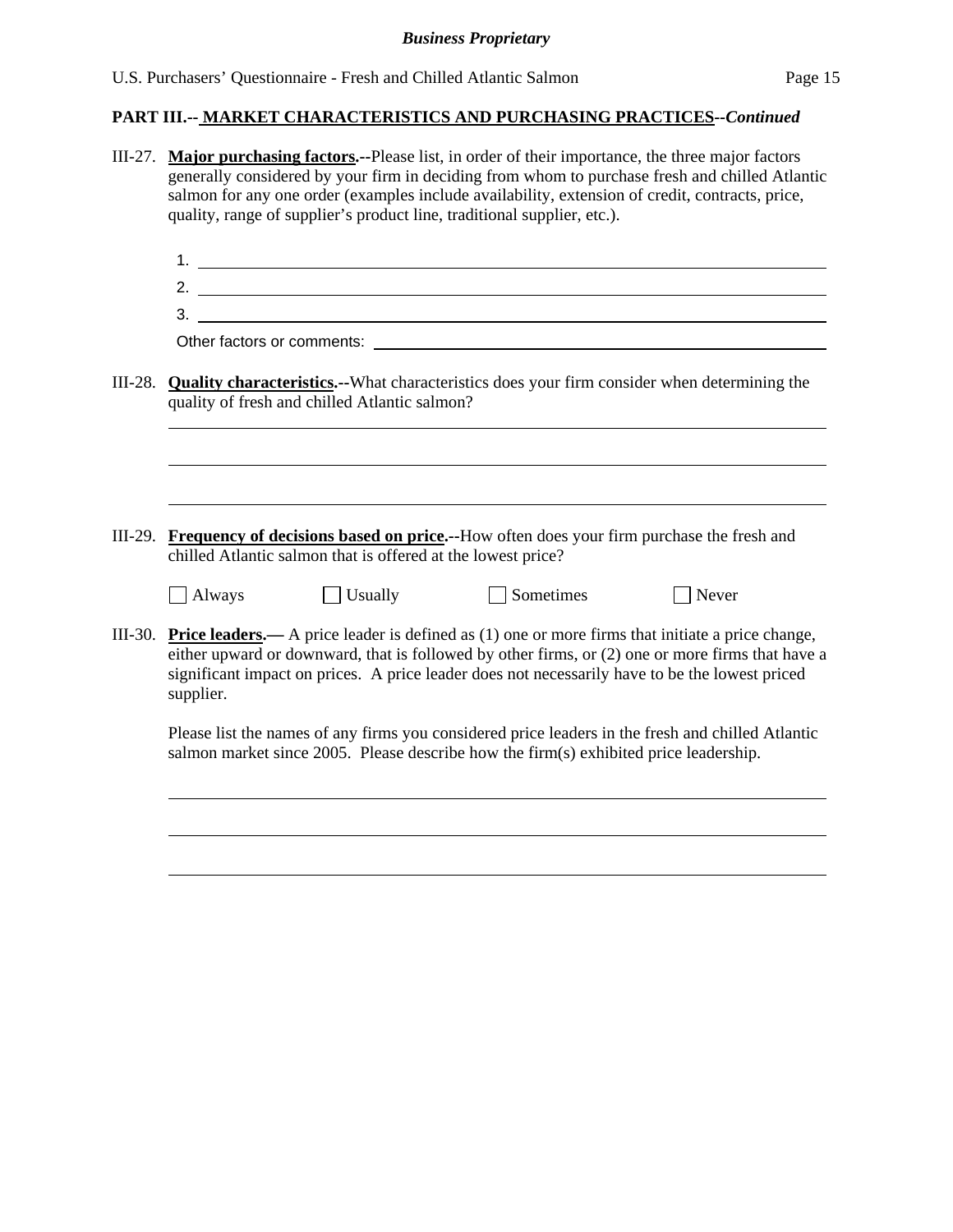#### III-31. **Changes in U.S. industry.--**

(a) Please identify and discuss any improvements/changes in the U.S. fresh and chilled Atlantic salmon industry since 2005 and explain the factor(s), including the order(s) under review, that was/(were) responsible for each improvement/change.

 (b) Please discuss any improvements/changes that you anticipate in the future in the U.S. fresh and chilled Atlantic salmon industry. Identify the time period and causes for these improvements/changes.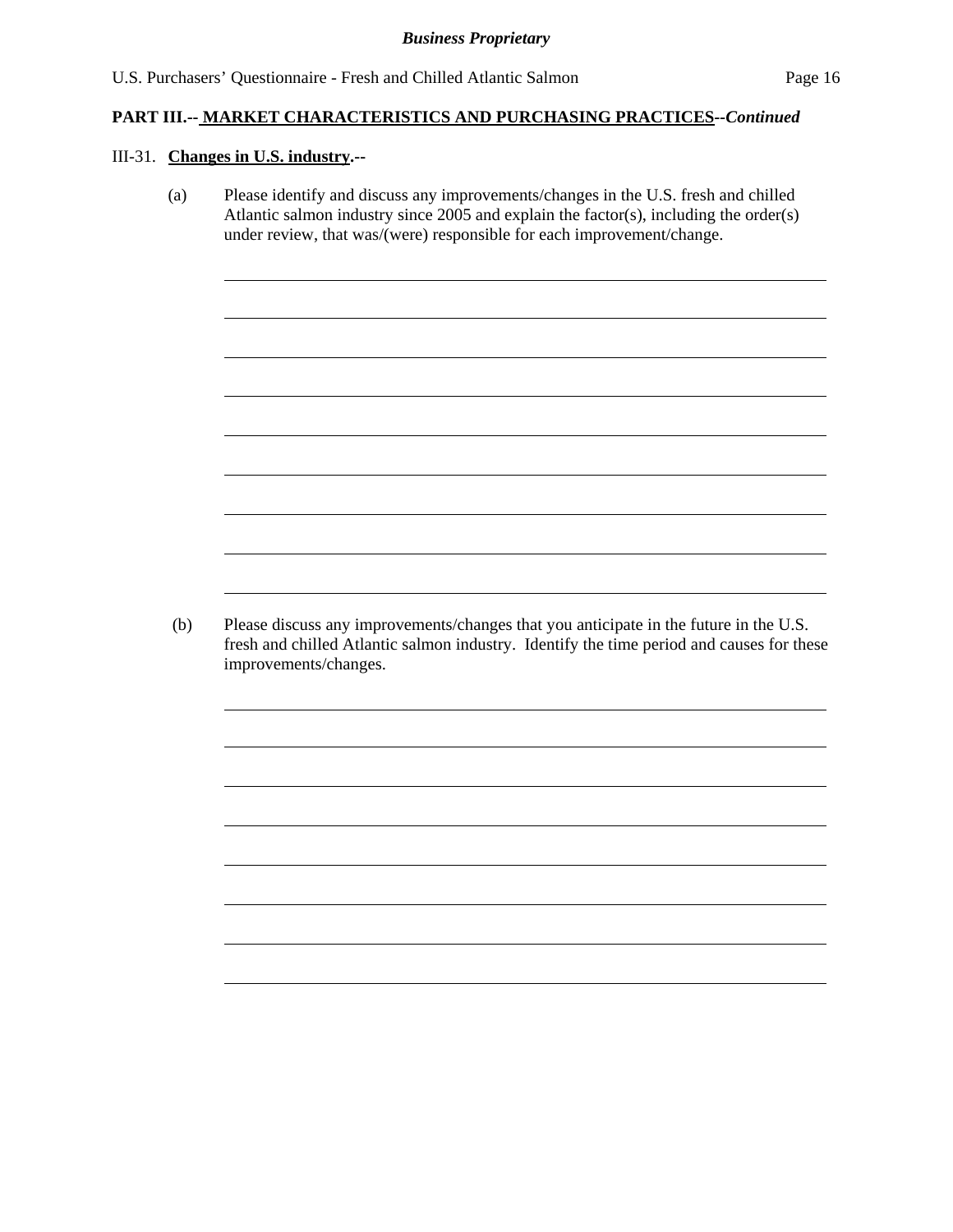III-32. **Effect of revocation.--**What do you think will be the likely effects of any revocation of the **countervailing duty order/antidumping duty order** for imports of fresh and chilled Atlantic salmon from Norway? As appropriate, please discuss any potential effects of revocation of the **countervailing duty order/antidumping duty order** on (1) the future activities of your firm and (2) the U.S. market as a whole. Please note the future time period to which you are referring. Attach additional pages if necessary.

| (1) Activities of your firm: |  |
|------------------------------|--|
|                              |  |
|                              |  |
|                              |  |
| (2) Entire U.S. market:      |  |

III-33. **Sizes.--** Are different sizes of fresh and chilled Atlantic salmon preferred for different end uses in the U.S. market?

 $\Box$  No  $\Box$  Yes--Please check the boxes below to indicate the size ranges most typically preferred for each specified use.

| <b>Item</b>                                                                      | 8 pounds<br>or less | $8 - 10$<br>pounds | $10 - 12$<br>pounds | $12 - 14$<br>pounds | Over<br>14 pounds | Don't<br>know |
|----------------------------------------------------------------------------------|---------------------|--------------------|---------------------|---------------------|-------------------|---------------|
| <b>Fillets</b>                                                                   |                     |                    |                     |                     |                   |               |
| Sushi (includes sushi<br>restaurants and sushi sold at<br>retail establishments) |                     |                    |                     |                     |                   |               |
| <b>Restaurants</b>                                                               |                     |                    |                     |                     |                   |               |
| <b>Retail</b> (supermarkets and<br>specialty fish markets)                       |                     |                    |                     |                     |                   |               |
| Other (specify)                                                                  |                     |                    |                     |                     |                   |               |
| Comments:                                                                        |                     |                    |                     |                     |                   |               |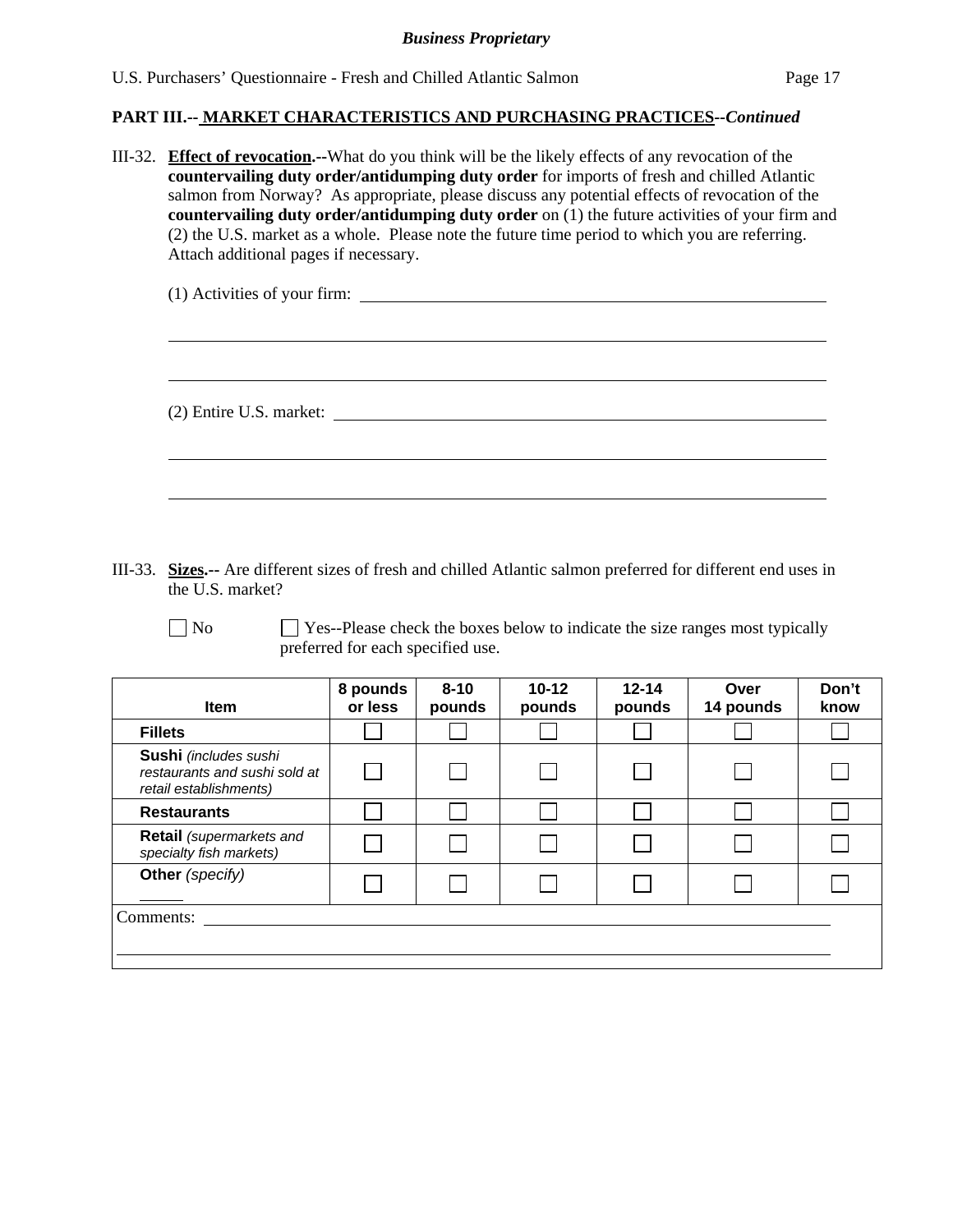U.S. Purchasers' Questionnaire - Fresh and Chilled Atlantic Salmon Page 18

### **PART IV.-- PRODUCT COMPARISIONS**

IV-1. **Country knowledge.--**Please indicate the countries of origin for fresh and chilled Atlantic salmon for which your firm has actual marketing/pricing knowledge.

| <b>United States</b> | Norway                   | Canada | Chile | <b>Faroe Islands</b> |
|----------------------|--------------------------|--------|-------|----------------------|
| $ $ U.K.             | Other countries (specify |        |       |                      |

IV-2. **Interchangeability by country-pair.--**Is fresh and chilled Atlantic salmon produced in the United States and in other countries interchangeable (*i.e.*, can they physically be used in the same applications)? Please indicate below, using "A" to indicate that the products from a specified country-pair are *always* interchangeable, "F" to indicate that the products are *frequently* interchangeable, "S" to indicate that the products are *sometimes* interchangeable, "N" to indicate that the products are *never* interchangeable, and "0" to indicate *no familiarity* with products from a specified country-pair. $<sup>1</sup>$ </sup>

| Country-<br>pair                                                                                                                                                                       | Norway | Canada | <b>Chile</b> | Faroe<br><b>Islands</b> | U.K. | Other<br>countries |  |  |
|----------------------------------------------------------------------------------------------------------------------------------------------------------------------------------------|--------|--------|--------------|-------------------------|------|--------------------|--|--|
| <b>United</b><br><b>States</b>                                                                                                                                                         |        |        |              |                         |      |                    |  |  |
| Norway                                                                                                                                                                                 |        |        |              |                         |      |                    |  |  |
| Canada                                                                                                                                                                                 |        |        |              |                         |      |                    |  |  |
| <b>Chile</b>                                                                                                                                                                           |        |        |              |                         |      |                    |  |  |
| Faroe<br><b>Islands</b>                                                                                                                                                                |        |        |              |                         |      |                    |  |  |
| U.K.                                                                                                                                                                                   |        |        |              |                         |      |                    |  |  |
| For any country-pair producing fresh and chilled Atlantic Salmon that is sometimes or never<br>interchangeable, please explain the factors that limit or preclude interchangeable use: |        |        |              |                         |      |                    |  |  |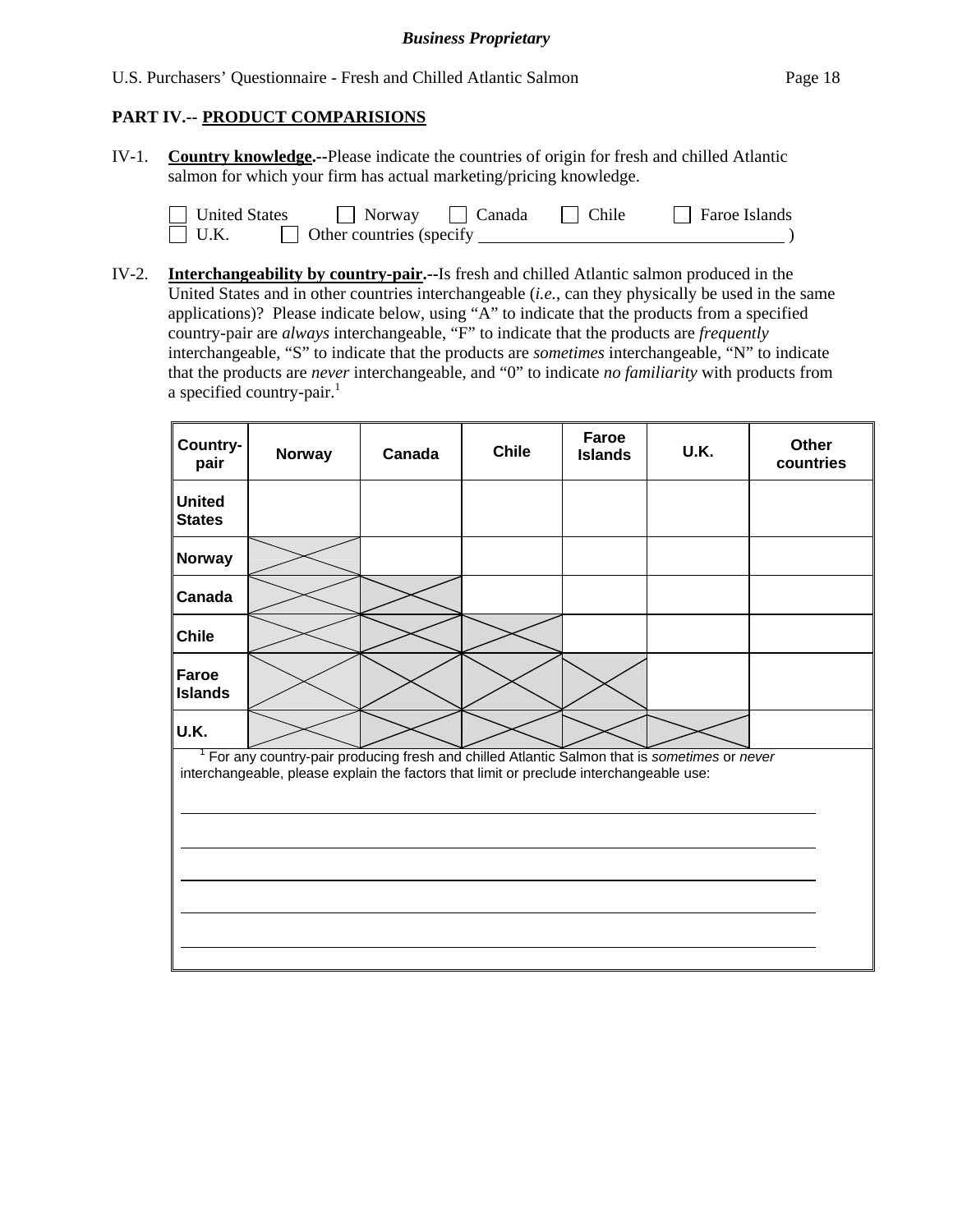### **PART IV.-- PRODUCT COMPARISIONS***--Continued*

IV-3. **Factors other than price.--**Are differences other than price (*i.e.*, quality, availability, transportation network, product range, technical support, *etc.*) between fresh and chilled Atlantic salmon produced in the United States and in other countries a significant factor in your firm's purchases of the products? Please indicate below, using "A" to indicate that such differences are *always* significant, "F" to indicate that such differences are *frequently* significant, "S" to indicate that such differences are *sometimes* significant, "N" to indicate that such differences are *never* significant, and "0" to indicate *no familiarity* with products from a specified country-pair.<sup>1</sup>

| Country-<br>pair               | <b>Norway</b>                                                                                                                                                                                                                                                             | Canada | <b>Chile</b> | Faroe<br><b>Islands</b> | U.K. | <b>Other</b><br>countries |
|--------------------------------|---------------------------------------------------------------------------------------------------------------------------------------------------------------------------------------------------------------------------------------------------------------------------|--------|--------------|-------------------------|------|---------------------------|
| <b>United</b><br><b>States</b> |                                                                                                                                                                                                                                                                           |        |              |                         |      |                           |
| <b>Norway</b>                  |                                                                                                                                                                                                                                                                           |        |              |                         |      |                           |
| Canada                         |                                                                                                                                                                                                                                                                           |        |              |                         |      |                           |
| <b>Chile</b>                   |                                                                                                                                                                                                                                                                           |        |              |                         |      |                           |
| Faroe<br><b>Islands</b>        |                                                                                                                                                                                                                                                                           |        |              |                         |      |                           |
| U.K.                           |                                                                                                                                                                                                                                                                           |        |              |                         |      |                           |
|                                | For any country-pair for which factors other than price always or frequently are a significant factor in your<br>firm's purchases of fresh and chilled Atlantic Salmon, identify the country-pair and report the advantages or<br>disadvantages imparted by such factors: |        |              |                         |      |                           |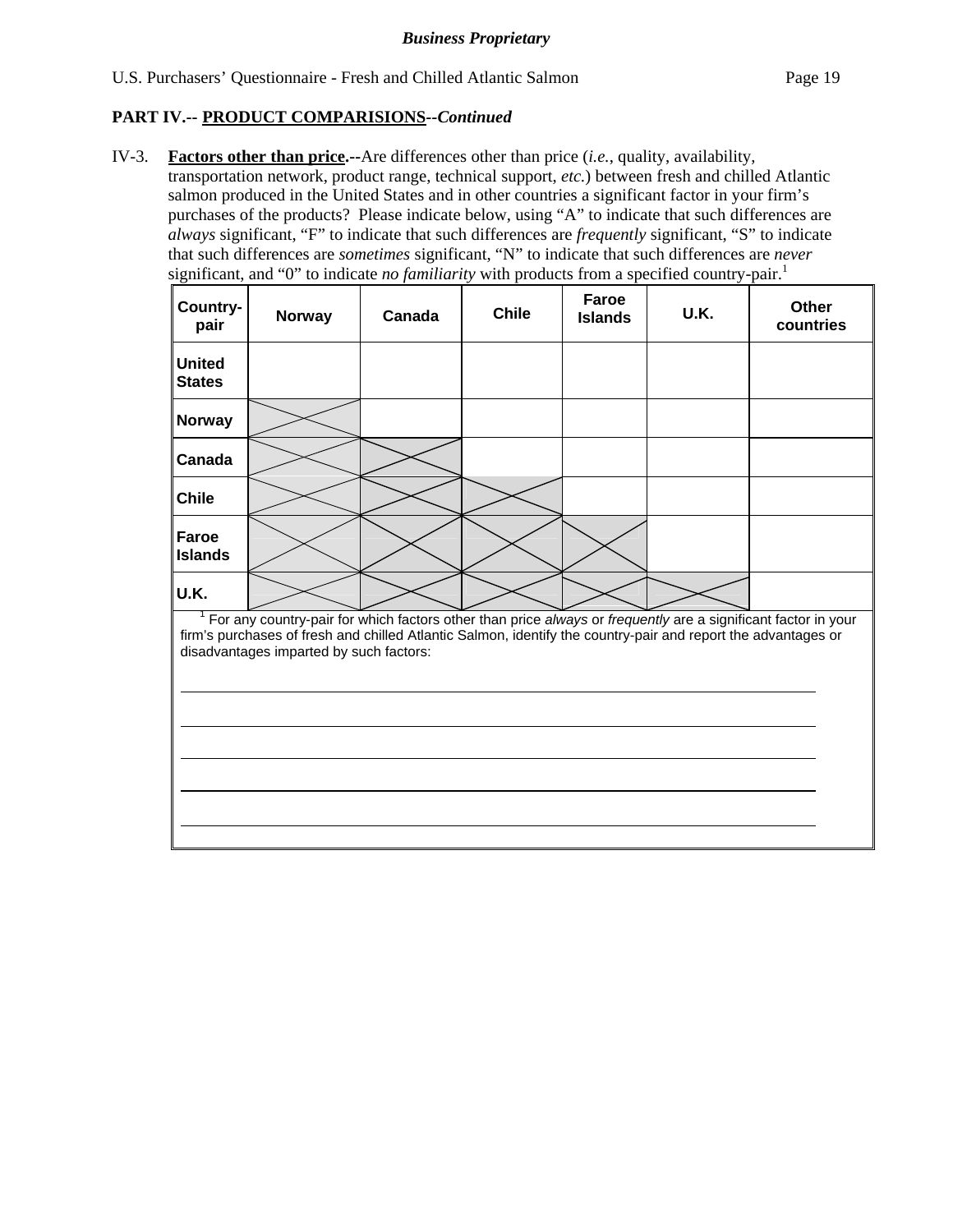# **PART IV.-- PRODUCT COMPARISIONS***--Continued*

| $IV-4.$ | Availability of merchandise.--Are certain grades/types/sizes of fresh and chilled Atlantic salmon<br>available from only a single source (domestic or foreign, including both subject and nonsubject<br>countries)?                                                                                                                                                                                                                                                                                                 |
|---------|---------------------------------------------------------------------------------------------------------------------------------------------------------------------------------------------------------------------------------------------------------------------------------------------------------------------------------------------------------------------------------------------------------------------------------------------------------------------------------------------------------------------|
|         | Yes--Please identify the source and the grade/type/size.<br>No                                                                                                                                                                                                                                                                                                                                                                                                                                                      |
|         |                                                                                                                                                                                                                                                                                                                                                                                                                                                                                                                     |
|         |                                                                                                                                                                                                                                                                                                                                                                                                                                                                                                                     |
| IV-5.   | <b>Choice of product not based on price.</b> --If you purchased fresh and chilled Atlantic salmon from<br>one source although a comparable product was available from another source at a lower price,<br>please explain your reasons for doing so (please specify by country, including the United States<br>and both subject and nonsubject foreign countries). Possibilities might include transaction<br>characteristics such as length of time to fill orders, minimum order size, reliability of supply, etc. |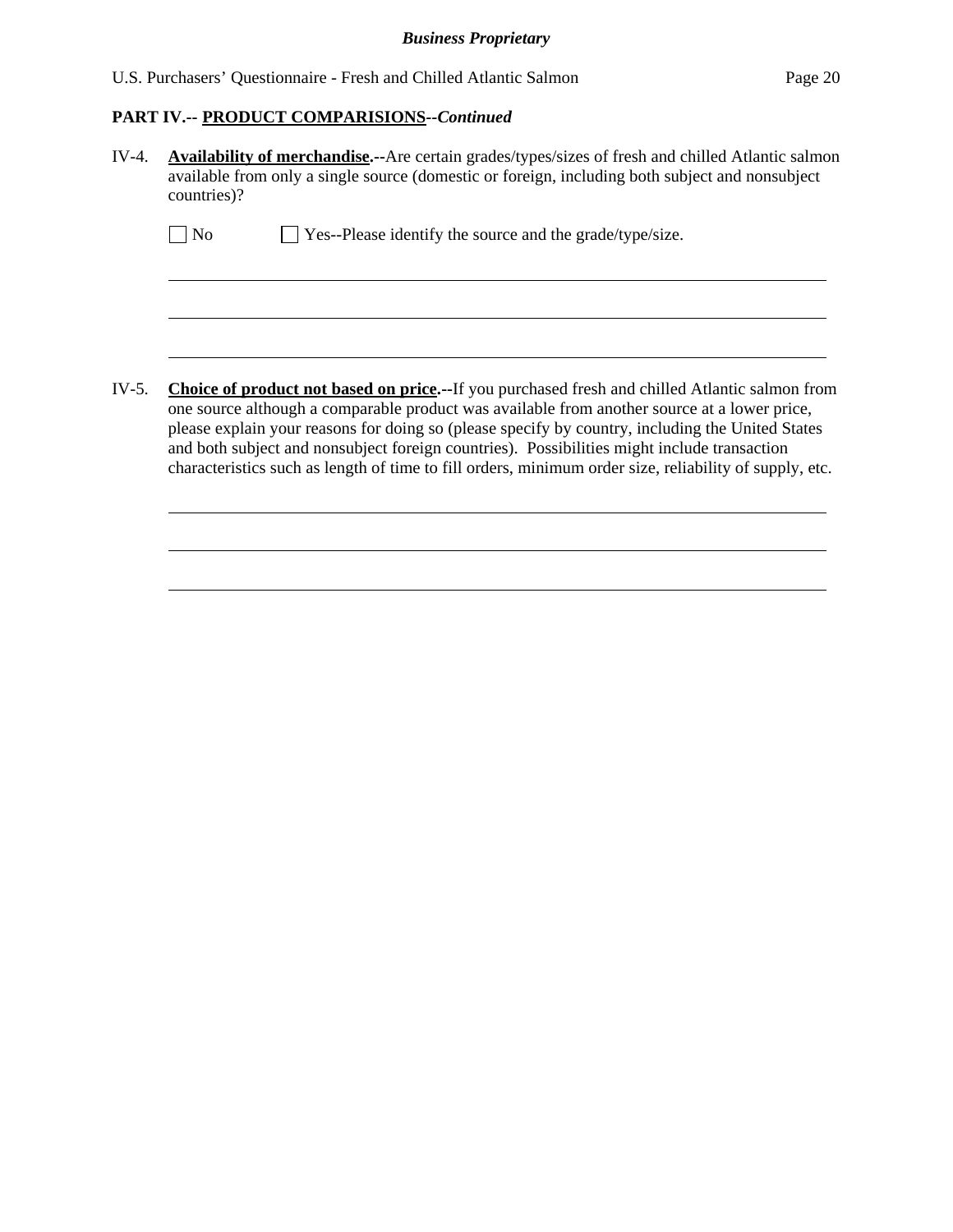### **PART IV.-- PRODUCT COMPARISIONS***--Continued*

IV-6. **Factor country comparisons.--**For the factors listed below, please rate how fresh and chilled Atlantic salmon produced in each country you identified in your response to the first question in Part IV compares with fresh and chilled Atlantic salmon produced in each of the other countries you identified (including the United States and both subject and nonsubject foreign countries).

|                                        | <b>Product from</b><br><b>United States</b><br>compared to<br>product from<br><b>Norway</b> |                   | <b>Product from</b><br><b>United States</b><br>compared to<br>product from<br>Canada |                             |                             | <b>Product from</b><br><b>United States</b><br>compared to<br>product from<br><b>Chile</b> |                             |                             |                             |
|----------------------------------------|---------------------------------------------------------------------------------------------|-------------------|--------------------------------------------------------------------------------------|-----------------------------|-----------------------------|--------------------------------------------------------------------------------------------|-----------------------------|-----------------------------|-----------------------------|
| Quality                                | Superior                                                                                    | Comparable        | Inferior                                                                             | Superior                    | Comparable                  | Inferior                                                                                   | Superior                    | Comparable                  | Inferior                    |
|                                        | $\Box$                                                                                      |                   | $\Box$                                                                               |                             | $\mathcal{L}_{\mathcal{A}}$ | $\mathbf{I}$                                                                               | $\mathcal{L}_{\mathcal{A}}$ |                             | $\mathcal{L}_{\mathcal{A}}$ |
|                                        |                                                                                             |                   |                                                                                      |                             |                             |                                                                                            |                             |                             |                             |
|                                        |                                                                                             | $\mathbb{R}^n$    |                                                                                      | $\Box$                      | $\mathcal{L}_{\mathcal{A}}$ | $\Box$                                                                                     | $\overline{\phantom{0}}$    | $\Box$                      |                             |
| Branded product                        |                                                                                             |                   |                                                                                      | $\mathcal{L}_{\mathcal{A}}$ |                             | $\mathbb{R}^n$                                                                             | $\sim$                      | $\Box$                      |                             |
| "Chemical Free" product                |                                                                                             |                   |                                                                                      | П                           | П                           | П                                                                                          | $\Box$                      | $\Box$                      |                             |
|                                        | $\Box$                                                                                      | $\Box$            |                                                                                      | $\Box$                      | $\Box$                      | $\overline{\phantom{0}}$                                                                   | $\mathbf{L}$                | $\Box$                      |                             |
|                                        | П                                                                                           | $\vert \ \ \vert$ |                                                                                      | $\Box$                      | $\vert \ \ \vert$           | $\Box$                                                                                     | $\Box$                      | П                           |                             |
|                                        |                                                                                             |                   |                                                                                      | $\Box$                      | $\Box$                      | $\Box$                                                                                     |                             | $\mathcal{L}_{\mathcal{A}}$ |                             |
|                                        |                                                                                             |                   |                                                                                      | $\Box$                      |                             |                                                                                            |                             | $\Box$                      |                             |
|                                        | $\mathsf{L}$                                                                                | $\vert \ \ \vert$ | $\mathsf{L}$                                                                         | $\Box$                      | $\Box$                      | $\Box$                                                                                     | $\Box$                      | $\Box$                      |                             |
|                                        | $\perp$                                                                                     | $\vert \ \ \vert$ |                                                                                      | $\vert \ \ \vert$           |                             | $\Box$                                                                                     |                             | $\Box$                      |                             |
| Product consistency                    | $\mathsf{L}$                                                                                |                   |                                                                                      | $\Box$                      | $\mathbb{R}^n$              | $\Box$                                                                                     | $\mathcal{L}$               | $\Box$                      |                             |
| Quality meets industry standards       |                                                                                             |                   |                                                                                      |                             |                             |                                                                                            |                             |                             |                             |
| Quality exceeds industry standards     | $\mathsf{L}$                                                                                |                   |                                                                                      | $\Box$                      | $\vert \ \ \vert$           | $\overline{\phantom{0}}$                                                                   | $\blacksquare$              | $\mathbf{L}$                |                             |
|                                        | $\Box$                                                                                      | $\Box$            |                                                                                      | $\Box$                      |                             |                                                                                            |                             | $\Box$                      |                             |
|                                        | $\Box$                                                                                      |                   |                                                                                      | $\Box$                      |                             | $\Box$                                                                                     |                             | $\Box$                      |                             |
|                                        |                                                                                             |                   |                                                                                      |                             |                             |                                                                                            |                             |                             |                             |
| Technical support/service              | Г                                                                                           |                   |                                                                                      |                             |                             |                                                                                            |                             |                             |                             |
|                                        |                                                                                             |                   |                                                                                      |                             |                             |                                                                                            |                             |                             |                             |
|                                        |                                                                                             |                   |                                                                                      |                             |                             |                                                                                            |                             |                             |                             |
| U.S. transportation costs <sup>1</sup> |                                                                                             |                   |                                                                                      |                             |                             |                                                                                            |                             |                             |                             |
|                                        |                                                                                             |                   |                                                                                      |                             |                             |                                                                                            |                             |                             |                             |
| Other (specify): _______________       |                                                                                             |                   |                                                                                      |                             |                             |                                                                                            |                             |                             |                             |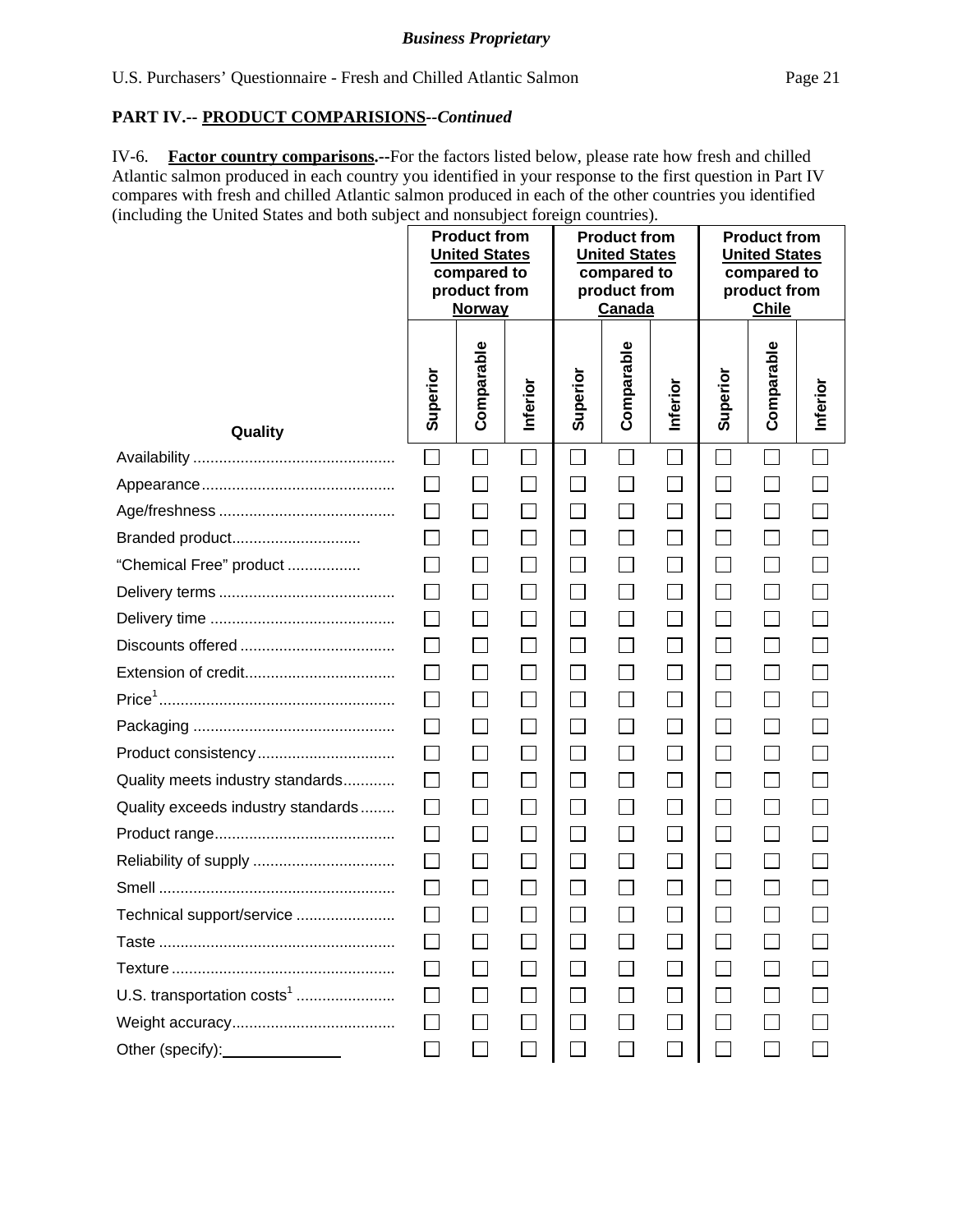## IV-6. *Continued.*

|                                        |              | <b>Product from</b><br><b>United States</b><br>compared to<br>product from<br><b>Faroe Islands</b> |                   | <b>Product from</b><br><b>United States</b><br>compared to<br>product from<br><u>U.K.</u> |                   | <b>Product from</b><br><b>Norway</b><br>compared to<br>product from<br>Canada |                             |            |          |
|----------------------------------------|--------------|----------------------------------------------------------------------------------------------------|-------------------|-------------------------------------------------------------------------------------------|-------------------|-------------------------------------------------------------------------------|-----------------------------|------------|----------|
| Quality                                | Superior     | Comparable                                                                                         | Inferior          | Superior                                                                                  | Comparable        | Inferior                                                                      | Superior                    | Comparable | Inferior |
|                                        | $\Box$       |                                                                                                    |                   | $\mathbb{R}^n$                                                                            | $\Box$            |                                                                               | $\mathcal{L}_{\mathcal{A}}$ |            |          |
|                                        |              |                                                                                                    |                   | $\mathcal{L}_{\mathcal{A}}$                                                               |                   | $\Box$                                                                        | $\Box$                      |            |          |
|                                        | $\perp$      |                                                                                                    | $\sim$            | $\Box$                                                                                    | $\vert \ \ \vert$ | $\Box$                                                                        | $\Box$                      |            |          |
| Branded product                        |              |                                                                                                    |                   | $\Box$                                                                                    | $\mathsf{L}$      | $\Box$                                                                        | $\Box$                      |            |          |
| "Chemical Free" product                |              |                                                                                                    |                   | $\Box$                                                                                    | $\Box$            | $\Box$                                                                        | $\Box$                      |            |          |
|                                        |              |                                                                                                    |                   | $\Box$                                                                                    |                   | $\Box$                                                                        | $\Box$                      |            |          |
|                                        | $\Box$       | $\vert \ \ \vert$                                                                                  | $\vert \ \ \vert$ | $\Box$                                                                                    | $\Box$            | $\Box$                                                                        | $\Box$                      |            |          |
|                                        |              |                                                                                                    | $\vert \ \ \vert$ | $\Box$                                                                                    | $\Box$            | $\Box$                                                                        | $\Box$                      |            |          |
|                                        | $\perp$      |                                                                                                    | $\mathbf{L}$      | $\Box$                                                                                    | $\Box$            | $\Box$                                                                        | $\Box$                      |            |          |
|                                        |              |                                                                                                    |                   | $\mathcal{L}_{\mathcal{A}}$                                                               |                   | $\Box$                                                                        |                             |            |          |
|                                        | $\perp$      |                                                                                                    |                   | $\Box$                                                                                    | $\mathsf{L}$      | $\Box$                                                                        | $\mathcal{L}_{\mathcal{A}}$ |            |          |
| Product consistency                    |              |                                                                                                    |                   | ⊔                                                                                         | $\mathsf{L}$      | $\Box$                                                                        | $\Box$                      |            |          |
| Quality meets industry standards       |              |                                                                                                    |                   | $\Box$                                                                                    |                   | $\Box$                                                                        | $\Box$                      |            |          |
| Quality exceeds industry standards     |              |                                                                                                    |                   | $\Box$                                                                                    |                   | $\Box$                                                                        | $\Box$                      |            |          |
|                                        | $\perp$      |                                                                                                    |                   | $\Box$                                                                                    | $\Box$            | $\Box$                                                                        | $\Box$                      |            |          |
|                                        | $\Box$       |                                                                                                    | $\mathbb{R}^n$    | $\Box$                                                                                    | $\Box$            | $\Box$                                                                        | $\Box$                      |            |          |
|                                        |              |                                                                                                    |                   | $\Box$                                                                                    |                   |                                                                               | $\Box$                      |            |          |
| Technical support/service              |              |                                                                                                    |                   | $\Box$                                                                                    |                   |                                                                               |                             |            |          |
|                                        |              |                                                                                                    |                   | $\Box$                                                                                    |                   |                                                                               |                             |            |          |
|                                        | $\mathsf{L}$ |                                                                                                    |                   | $\Box$                                                                                    |                   | $\Box$                                                                        |                             |            |          |
| U.S. transportation costs <sup>1</sup> |              |                                                                                                    |                   | П                                                                                         |                   |                                                                               |                             |            |          |
|                                        |              |                                                                                                    |                   |                                                                                           |                   |                                                                               |                             |            |          |
| Other (specify):                       |              |                                                                                                    |                   |                                                                                           |                   |                                                                               |                             |            |          |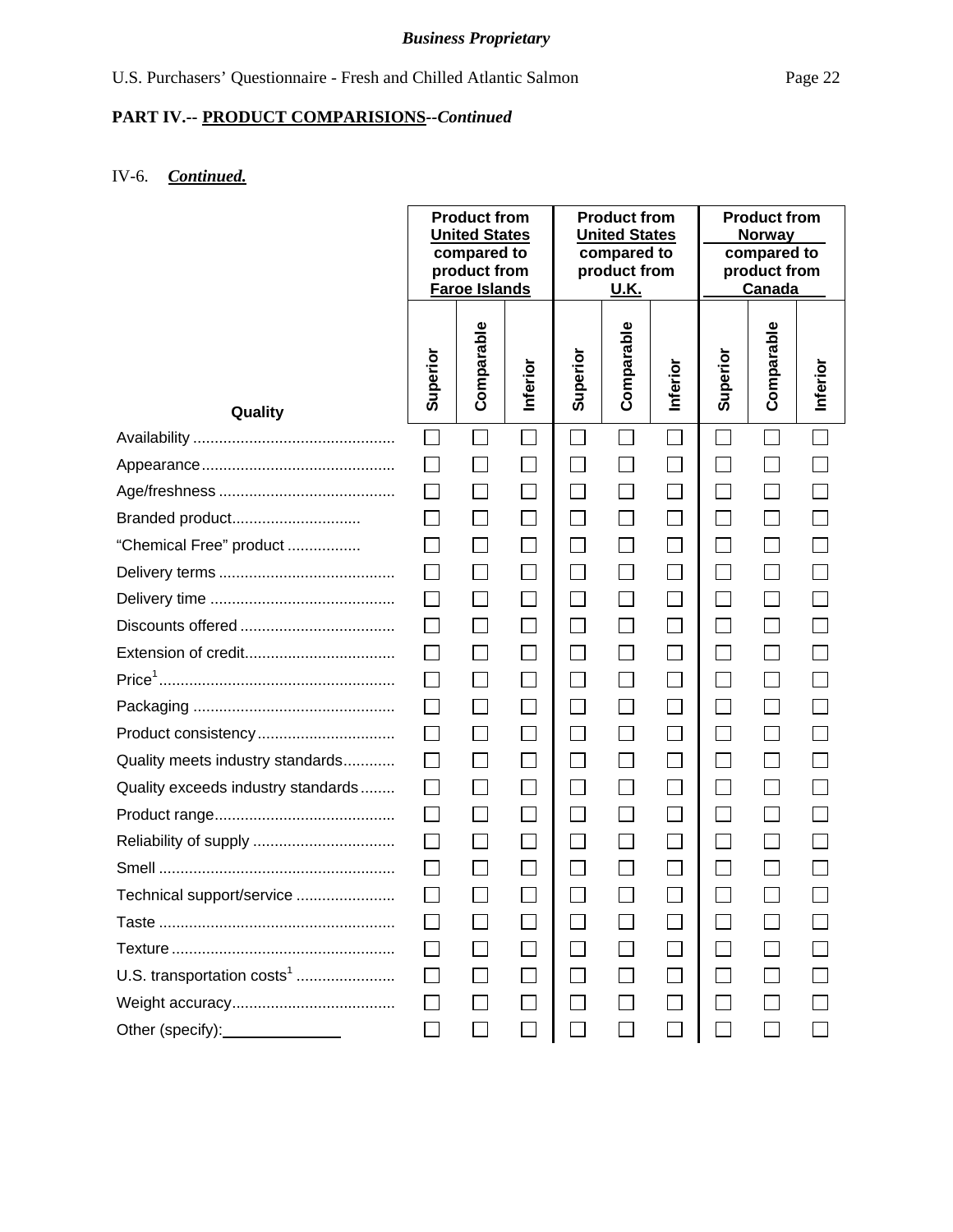## **PART IV.-- PRODUCT COMPARISIONS***--Continued*

# IV-6. *Continued.*

|                                          | <b>Product from</b><br><b>Norway</b><br>compared to<br>product from<br><b>Chile</b> |                   | <b>Product from</b><br><b>Norway</b><br>compared to<br>product from<br><b>Faroe Islands</b> |                |                   | <b>Product from</b><br><b>Norway</b><br>compared to<br>product from<br><u>U.K.</u> |                          |                          |          |
|------------------------------------------|-------------------------------------------------------------------------------------|-------------------|---------------------------------------------------------------------------------------------|----------------|-------------------|------------------------------------------------------------------------------------|--------------------------|--------------------------|----------|
| Quality                                  | Superior                                                                            | Comparable        | Inferior                                                                                    | Superior       | Comparable        | Inferior                                                                           | Superior                 | Comparable               | Inferior |
|                                          |                                                                                     |                   |                                                                                             | $\Box$         | $\vert \ \ \vert$ |                                                                                    | $\Box$                   |                          |          |
|                                          |                                                                                     |                   | $\Box$                                                                                      | $\Box$         |                   | $\Box$                                                                             | $\Box$                   |                          |          |
|                                          |                                                                                     |                   |                                                                                             | $\Box$         |                   |                                                                                    |                          |                          |          |
| Branded product                          |                                                                                     |                   | $\Box$                                                                                      | $\Box$         | П                 | $\Box$                                                                             | $\Box$                   | $\Box$                   |          |
| "Chemical Free" product                  |                                                                                     |                   | $\Box$                                                                                      | $\Box$         | $\Box$            | $\Box$                                                                             | $\overline{\phantom{a}}$ | $\overline{\phantom{a}}$ |          |
|                                          | $\Box$                                                                              |                   | $\overline{\phantom{a}}$                                                                    | $\Box$         | $\Box$            | $\Box$                                                                             | $\Box$                   | $\Box$                   |          |
|                                          | $\perp$                                                                             |                   | $\mathcal{L}_{\mathcal{A}}$                                                                 | $\Box$         | $\Box$            | $\Box$                                                                             | $\Box$                   |                          |          |
|                                          |                                                                                     |                   | $\Box$                                                                                      | $\Box$         | $\Box$            | $\Box$                                                                             | $\Box$                   | $\Box$                   |          |
|                                          |                                                                                     |                   | $\Box$                                                                                      | $\Box$         | П                 | $\Box$                                                                             | $\Box$                   | $\Box$                   |          |
|                                          |                                                                                     | $\vert \ \ \vert$ | $\Box$                                                                                      | $\Box$         | $\Box$            | $\Box$                                                                             | $\Box$                   | $\Box$                   |          |
|                                          |                                                                                     |                   | $\mathcal{L}_{\mathcal{A}}$                                                                 | $\Box$         | $\Box$            | $\Box$                                                                             | $\Box$                   |                          |          |
| Product consistency                      |                                                                                     |                   | $\Box$                                                                                      | $\Box$         | $\Box$            | $\Box$                                                                             | $\overline{\phantom{0}}$ |                          |          |
| Quality meets industry standards         | $\mathsf{L}$                                                                        | $\vert \ \ \vert$ | $\mathcal{L}_{\mathcal{A}}$                                                                 | $\Box$         | $\Box$            | $\Box$                                                                             | $\Box$                   | $\overline{\phantom{a}}$ |          |
| Quality exceeds industry standards       | $\perp$                                                                             |                   | $\Box$                                                                                      | $\Box$         | $\Box$            | $\Box$                                                                             | $\Box$                   | $\Box$                   |          |
|                                          | $\perp$                                                                             | $\Box$            | $\Box$                                                                                      | $\Box$         | $\Box$            | $\Box$                                                                             | $\Box$                   | $\Box$                   |          |
|                                          |                                                                                     |                   |                                                                                             | $\Box$         |                   |                                                                                    |                          |                          |          |
|                                          |                                                                                     |                   |                                                                                             | $\Box$         |                   |                                                                                    |                          |                          |          |
| Technical support/service                |                                                                                     |                   |                                                                                             |                |                   |                                                                                    |                          |                          |          |
|                                          |                                                                                     |                   |                                                                                             | $\mathbb{R}^n$ |                   |                                                                                    |                          |                          |          |
|                                          |                                                                                     |                   |                                                                                             | $\Box$         |                   |                                                                                    |                          |                          |          |
| U.S. transportation costs <sup>1</sup>   |                                                                                     |                   |                                                                                             | П              |                   | $\Box$                                                                             |                          |                          |          |
|                                          |                                                                                     |                   |                                                                                             | $\Box$         |                   |                                                                                    |                          |                          |          |
| Other (specify): <u>________________</u> |                                                                                     |                   |                                                                                             |                |                   |                                                                                    |                          |                          |          |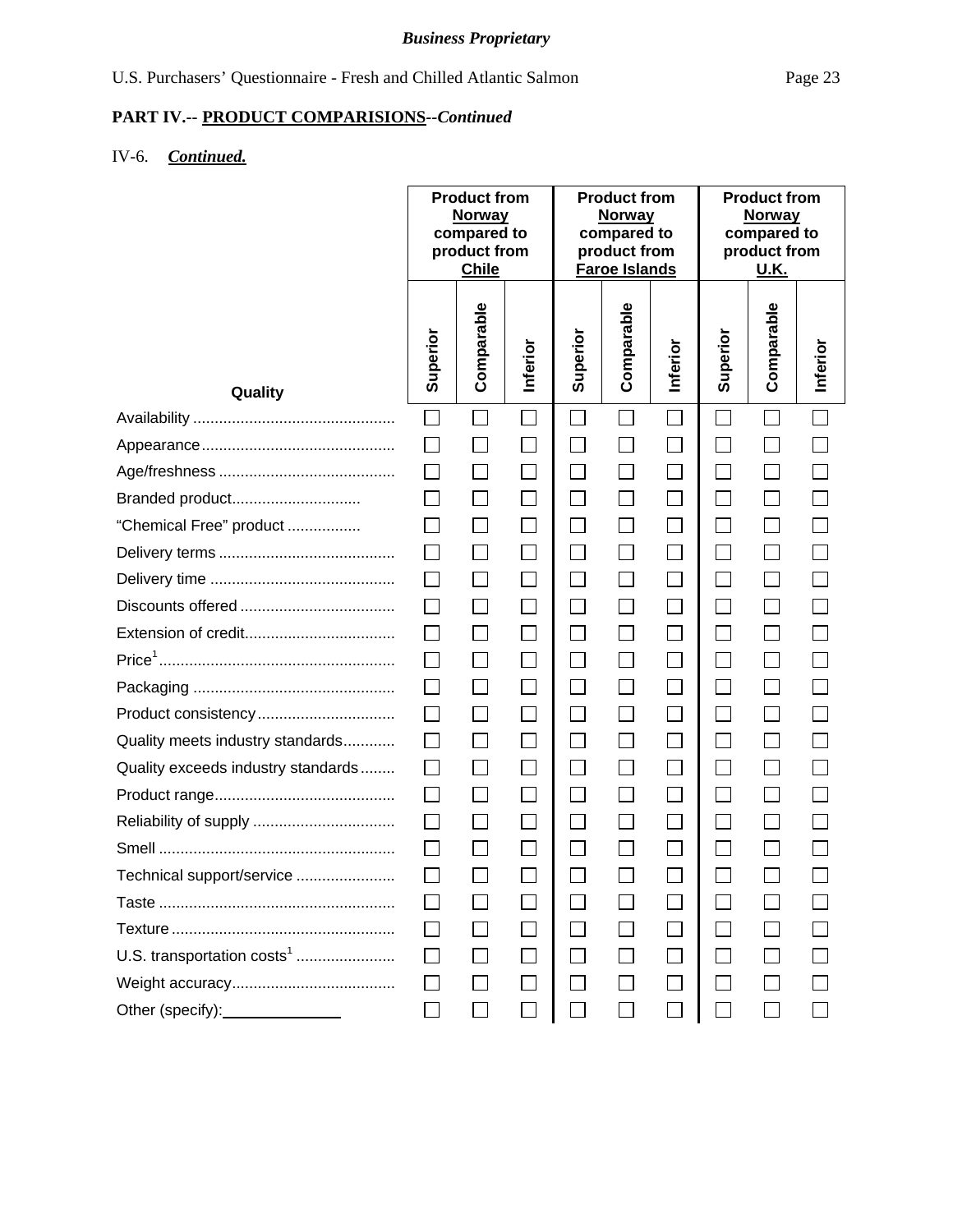### **PART IV.-- PRODUCT COMPARISIONS***--Continued*

#### IV-7. **Minimum quality.--**

(a) How often does domestically produced fresh and chilled Atlantic salmon meet minimum quality specifications for your uses or your customers' uses?

| $\Box$ Always<br>$\Box$ Usually | $\Box$ Sometimes | Rarely or never |
|---------------------------------|------------------|-----------------|
|---------------------------------|------------------|-----------------|

(b) How often does imported subject fresh and chilled Atlantic salmon meet minimum quality specifications for your uses or your customers' uses?

| Source        | <b>Always</b> | <b>Usually</b> | <b>Sometimes</b> | <b>Rarely or</b><br>never |
|---------------|---------------|----------------|------------------|---------------------------|
| <b>Norway</b> |               |                |                  |                           |

(c) How often does imported nonsubject fresh and chilled Atlantic salmon (*i.e.*, fresh and chilled Atlantic salmon from countries other than Norway) meet minimum quality specifications for your uses or your customers' uses?

| <b>Source</b>        | <b>Always</b> | <b>Usually</b> | <b>Sometimes</b> | <b>Rarely or</b><br>never |
|----------------------|---------------|----------------|------------------|---------------------------|
| Canada               |               |                |                  |                           |
| <b>Chile</b>         |               |                |                  |                           |
| <b>Faroe Islands</b> |               |                |                  |                           |
| U.K.                 |               |                |                  |                           |
|                      |               |                |                  |                           |
|                      |               |                |                  |                           |

### IV-8. **Change in price.--**

(a) Since 2005, has there been a change in the price of fresh and chilled Atlantic salmon? If so, has the price of U.S.-produced fresh and chilled Atlantic salmon changed more or less than the price of imported fresh and chilled Atlantic salmon from Norway?

No change in price

Prices have changed by the same amount

- Price of U.S.-produced fresh and chilled Atlantic salmon has changed relative to the price of fresh and chilled Atlantic salmon from Norway**.**
- (b) If the price of U.S.-produced fresh and chilled Atlantic salmon has changed relative to the price of fresh and chilled Atlantic salmon from Norway, the price of U.S.-produced fresh and chilled Atlantic salmon is now relatively

Higher Lower – than those from Norway**.**